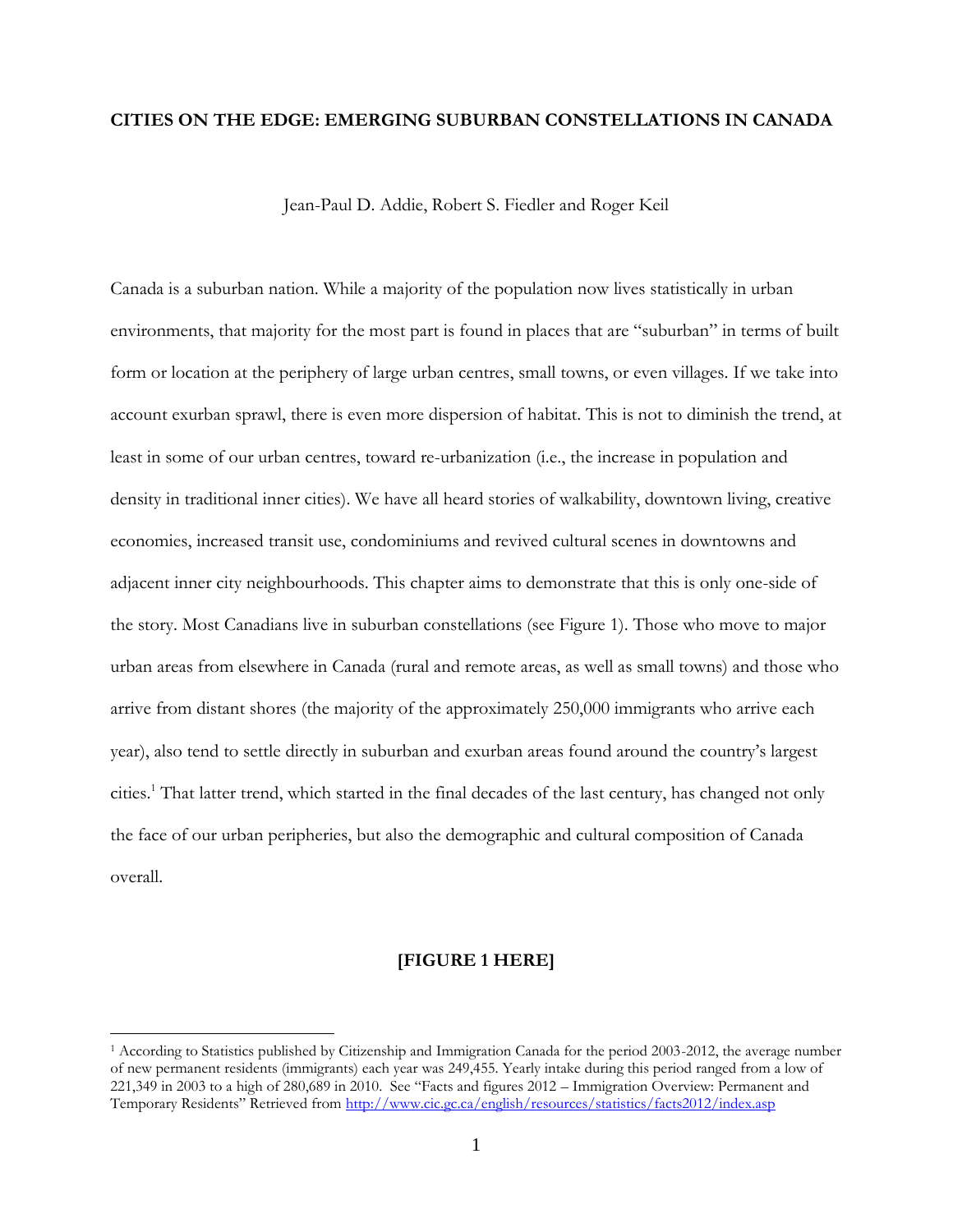In this chapter, we speak about suburbanization and suburbanisms. In simple terms, we define suburbanization "as the combination of non-central population and economic growth with urban spatial expansion" When we use 'suburbanism(s)' we refer to "a growing prevalence of qualitatively distinct 'suburban ways of life'" (Ekers, Hamel and Keil, 2012: 407). By this, we refer to emerging modes of heterogeneous, non-traditional ways of living at the urban periphery that are distinct from those classically understood in relation to both the city and the countryside. To better understand suburbanisms as a "plural phenomenon" an *Atlas of Suburbanisms*, created at the University of Waterloo, mapped its dimensions across the Canadian metropolitan landscape—city, suburb, exurb, and rural fringe. To distinguish between suburbs as places, and suburbanisms as ways of living, the project mapped the 25 largest metropolitan areas in Canada at the dissemination area (DA) level using three sets of variables: the built-form/commute-mode dimension, the domesticity dimension, and the social status dimension (Moos and Kramer, 2012). <sup>2</sup> The resulting maps, shown in Figure 2, make it apparent that characteristics associated with suburbs and suburban living are found across the entire metropolitan fabric of Canada, including in central cities or urban core areas (albeit less intensely than elsewhere in metropolitan space). In these terms, we are a suburban nation in an urbanized country.

## **[FIGURE 2 HERE]**

#### **Uncovering the Historical Geographies of Canadian Suburbs and Suburbanization**

 $\overline{a}$ 

How did we get to be a suburban nation? In the far-reaching postwar transformation of Canadian cities, no change has been more impactful than the shift from relatively compact forms of urban

<sup>2</sup> Dissemination Areas (Das) are the smallest standard geographical unit for which Statistics Canada makes long-form census data available for mapping and geographical analysis. They vary in geographic size, but typically contain a population of 400 to 700 persons.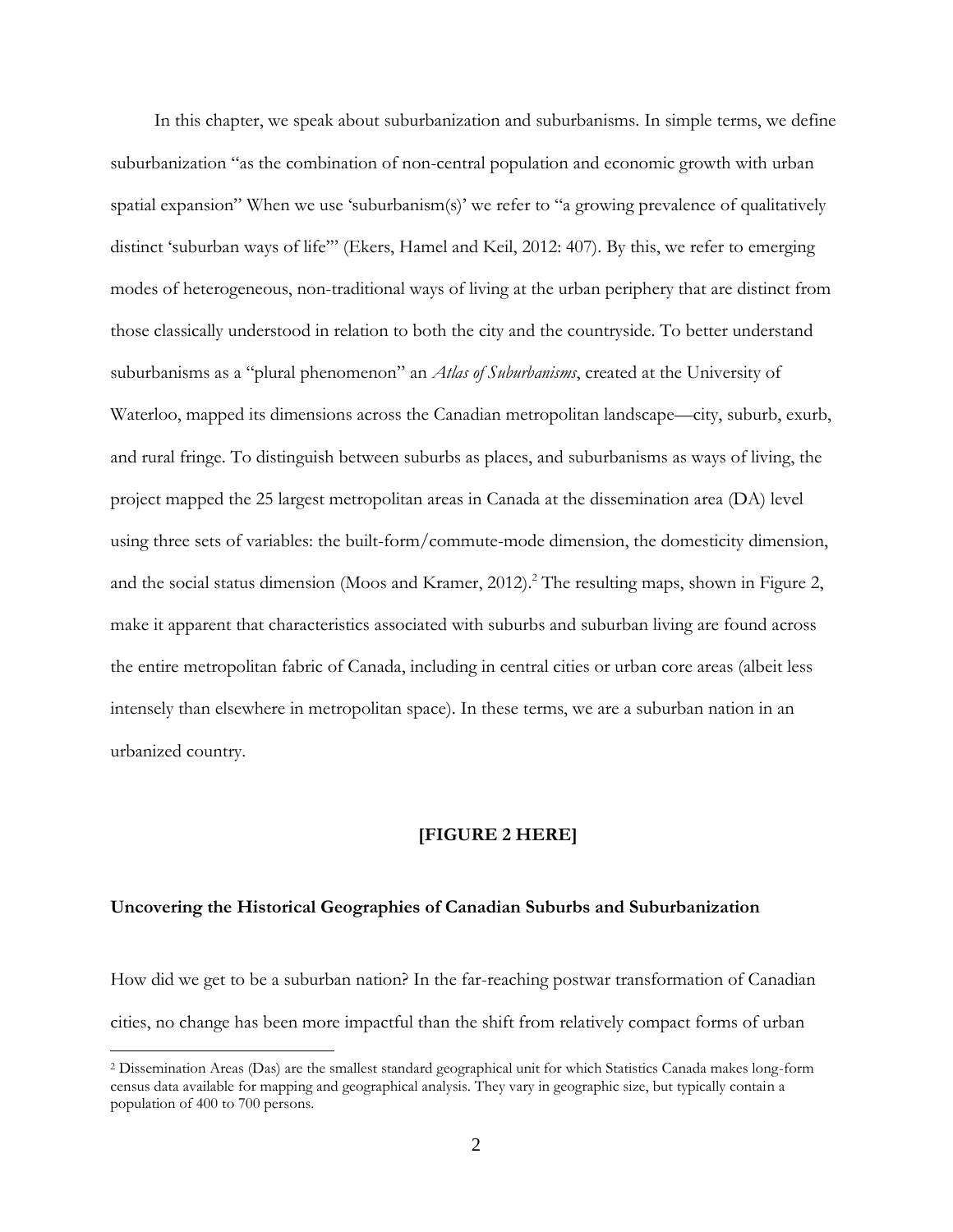development, built when walking or public transit were the principal means for getting around, to the more sprawling, large-scale suburban forms that emerged alongside the mass adoption of private automobile-based travel after the Second World War. The changes were drastic and abrupt. They altered society, the economy and governance at all scales. As urban historian Robert Fishman (1987: 183) has noted the postwar suburban building boom "was so powerful that it was like a tide that washed over all precedents. It was as if suburbanization *began* in 1945."

The prominence of postwar suburbanization has a number of implications for how we typically see our suburbs. Periodic calls to "re-invent the suburbs" (see Bourne, 1996) are inevitably directed at the multiple stereotypes and clichés that have attached themselves to postwar suburbia. In the 1950s young families flooded into new suburban developments filled with modest homes, automobile usage proliferated, and television extended the reach of mass culture and consumerism. Chain-stores in shopping plazas and suburban malls began to replace independent shops and streetbased retailing in newly built suburban areas. The newness and initial sameness of postwar suburbs led urban-based intellectuals, writers, artists, and social commentators to deride them as sterile, banal, and conformist places. Initially viewed as the solution to urban problems such as poverty, crime, vice, and pollution, the suburb now seemed to urbanists to be a hellish place devoid of culture and home to all manner of new social pathologies (Nicolaides, 2006). Since the 1970s, various attempts have been made to demonstrate that "the suburbs" have evolved into a complex and variegated socio-spatial landscape. But stereotypes and clichés that originated in the 1950s, and have gained almost mythical status in the decades since, continue to powerfully shape how suburbs are represented and understood.

Rather than attempt to disprove "the suburban myth" (see Donaldson, 1969), it is more productive to see cities and their suburbs as both real and imagined places, and consider why certain representations of them endure, and the degree to which they reflect the realities of "actually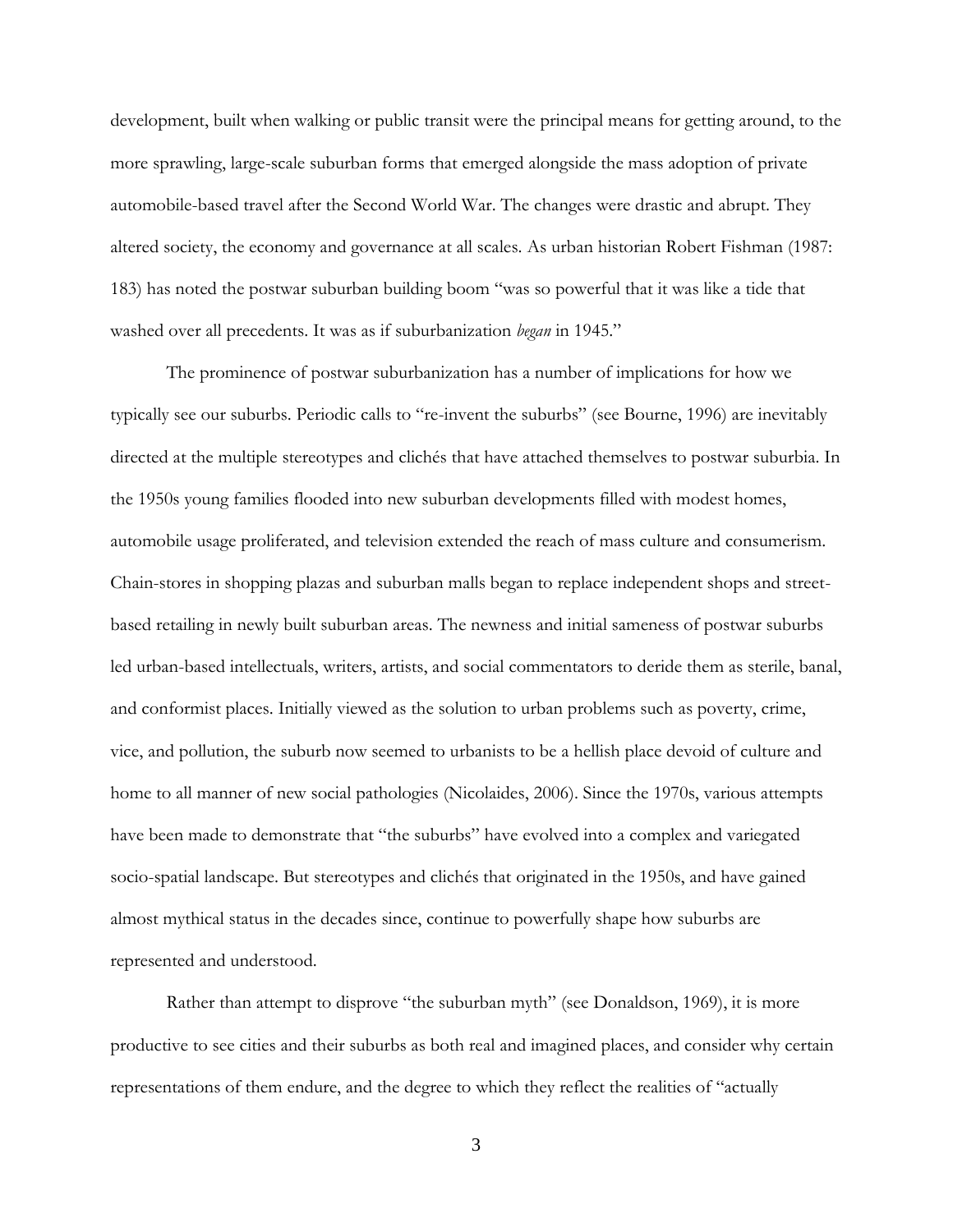existing" suburbs (past and present). A vital task, therefore, is to question the often taken-for-granted assumption that cities and suburbs are socio-spatial opposites. If instead we conceive of suburbs as transitional spaces—a middle landscape between city and open countryside (Rowe, 1991)—then it becomes easier to consider "city" and "suburb" as existing within a continuum of urban spaces, rather than set them off against each other as categorically different places. It also encourages us to view suburbs or suburban areas as places that evolve: in response to the life-cycle of residents; as political, economic, or social conditions change; and as their relative location within a metropolitan region is altered by continued urban growth and spatial expansion (McManus and Ethington, 2007).

The challenge is to better understand when and where stereotypes and clichés, often masquerading as conventional wisdom, obscure contemporary suburban realities and distort suburban histories. German planning theorist, Tomas Sieverts (2003) argues that the "myth of the old city" or a "one-sided love for the historical city" amongst urbanists distorts how suburbs are perceived. In North America, a preoccupation with the vast, sprawling landscapes built around cities after World War II, colours how we understand prior waves of suburbanization. This is particularly true when older suburban landscapes, such as streetcar suburbs, are folded into the urban realm and washed of their suburban-ness. We need to understand that many areas now within the city limits were once peripheral and suburban (see Harris and Lewis, 1998a).Though it is impossible to know the transformations and change that await today's suburbs, the urban past tells us they will—and that transformation and change will occur in response to internal needs, metropolitan pressures, and wider social and economic forces.

Recent scholarship on North American suburbanization has emphasized that prior to World War II "differences between cities and the suburbs as a whole were quite minor and were dwarfed by variations within the city and among suburbs" (Harris and Lewis, 2001: 284). Further, texts and commentary on suburbanization and metropolitan development from the first half of the 20<sup>th</sup>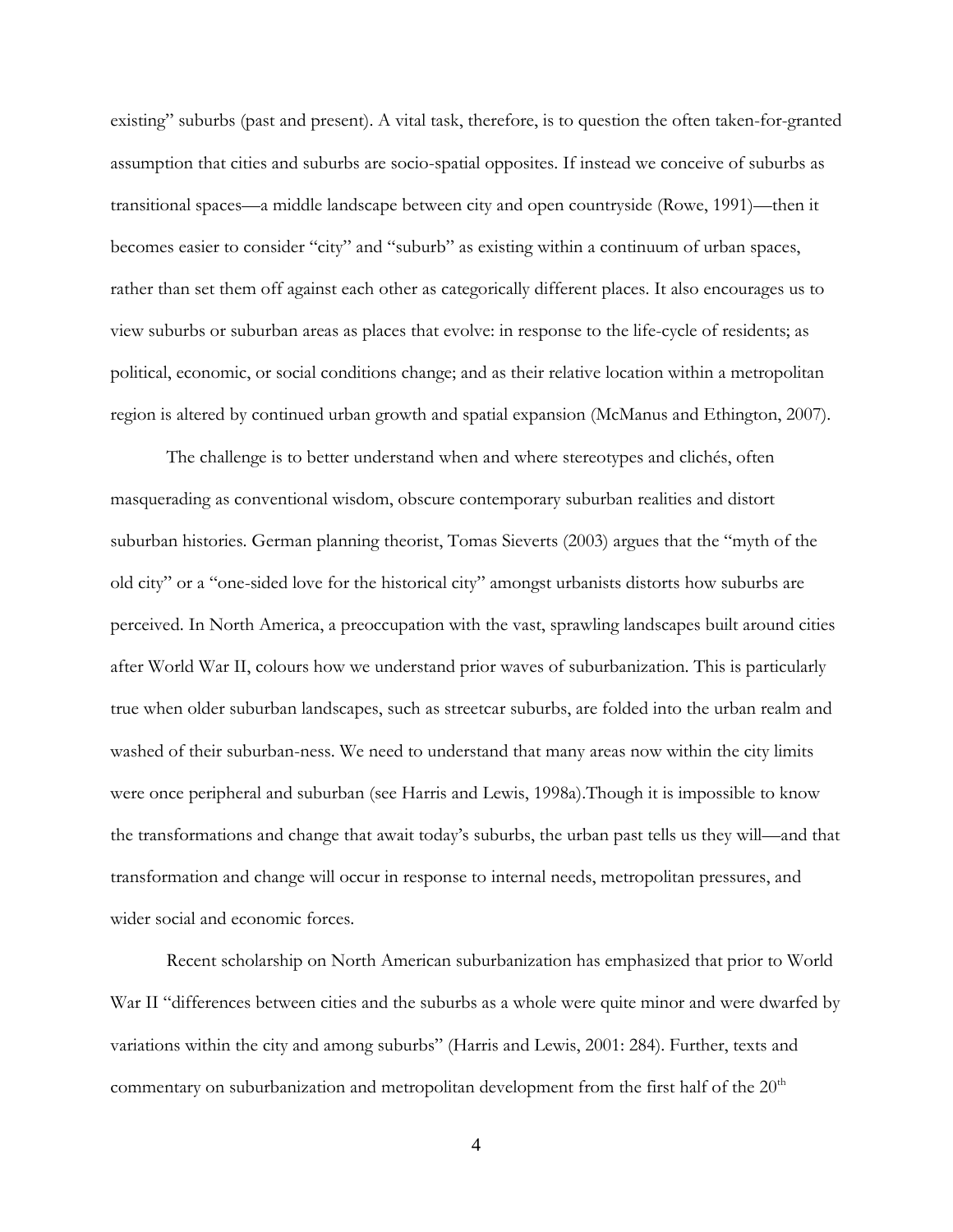century unsettle the notion that the only (or even main) participants in the suburban trend were affluent commuters (Wunsch, 1995). Multiple factors converge to explain the diversity of Canadian suburbia prior to World War II, including the availability of cheap land, industrial decentralization, and working class desire for homeownership (see Harris 1996; Lewis 2000; 2001). Street railways also played an important role in allowing urban development to extend further outwards from the core, and enable a wider range of workers to live beyond the limits of the walking city (Warner, 1962). In addition to the development and expansion of street railways in Canadian cities, the episodic nature of urban land development—real estate booms and busts—underwrote the variation in lot-sizes and housing styles found in many pre-World War II suburban districts (McCann, 1999). Revisionist (mostly American) suburban histories increasingly demonstrate that an over-emphasis on elite or middle-class suburbanization in suburban histories has distorted who and what is to be found in the suburban periphery. The suburb as a landscape of residential privilege and exclusion has long coexisted with "other" forms of suburban life, including lower income, self-built, industrial, ethnically segregated, and new immigrant suburbs.

That "other" suburbs existed does not mean that individual suburbs were diverse, however. Historical research suggests that the metropolitan periphery during first half of the  $20<sup>th</sup>$  century was a segmented social space in which individual suburbs could be relatively homogeneous at the same time as the whole (suburbia) was diverse. Rather than resembling the simple zonal pattern of increasing affluence with distance from the urban core, an assumption built into the concentric model of the Chicago School (see Harris and Lewis, 1998b), the complexity of Canadian metropolis prior to World War II was shaped by the decentralization of industry along rail corridors, and the segmentation of social space along class, ethnic/racial, and religious lines (Harris 1996; 2004; Lewis 2000; 2001). The conventional image of suburban affluence and conformity, shaped heavily by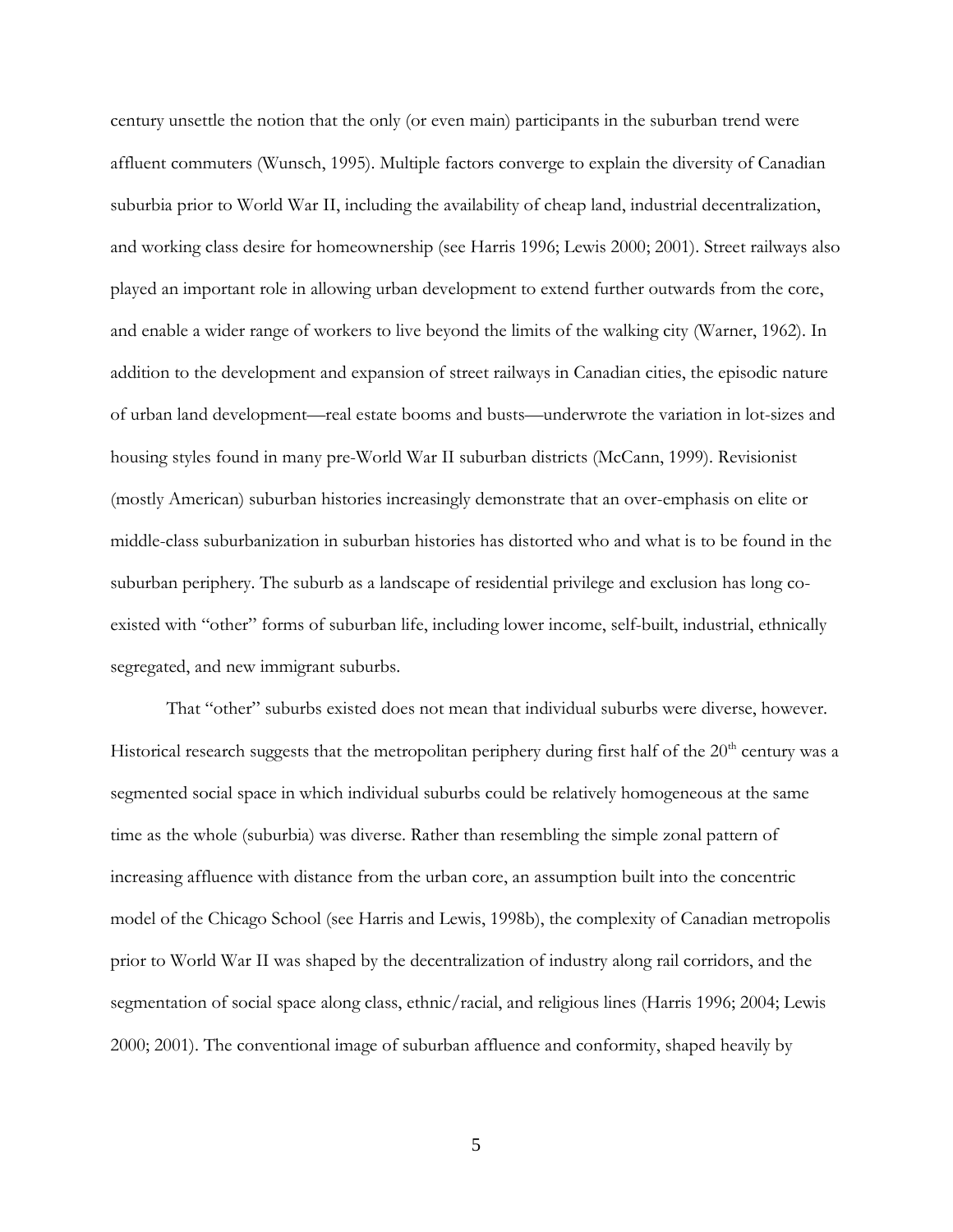postwar suburban stereotypes, has made it easier to elide the historical importance of industrial and working-class suburbanization.

Richard Harris' *Unplanned Suburbs* (1996) provides a rich account of blue-collar British immigrant settlement in unserviced fringe areas around Toronto during the first decades of the 20<sup>th</sup> century. Made possible by unregulated development of cheap land on the urban periphery, the unplanned suburbs that resulted had little in common with the bourgeois utopias, borderlands, or streetcar suburbs that have led most historians and urbanists to cast suburbanization solely in relation to middle or upper class proclivities. Sharing the desire for homeownership with more affluent suburbanites, working-class suburbanization rested upon a willingness to settle marginal land, and the ability to substitute thrift and sweat equity for capital (see also Nicolaides, 2002; Wiese, 2004). It also rested upon a willingness to forgo amenities and comforts offered in the city. Unplanned suburbs had at best limited transit service and few, if any, municipal services such as water, sewage, power, police and fire protection. Continued urban growth eventually led to unplanned districts being swallowed up by the rest of the metropolis and the costs of providing municipal infrastructure and services to inefficiently planned areas and poorly constructed self-built homes led to tighter regulation of development and a greater emphasis on planning.

The fall of self-built, unplanned suburbs after World War II and its seemingly sudden replacement by standardized, large-scale suburban tract housing developments has been captured in the term "creeping conformity" (Harris, 2004). An important part of that narrative points to the growing influence of the state in the  $20<sup>th</sup>$  century; first in response to speculative land subdivision prior to World War I and later more profoundly in response to the Great Depression of the 1930s and wartime housing needs in the 1940s. By the 1950s national housing standards developed by Canada Mortgage and Housing Corporation (enforced via its role in mortgage finance) and new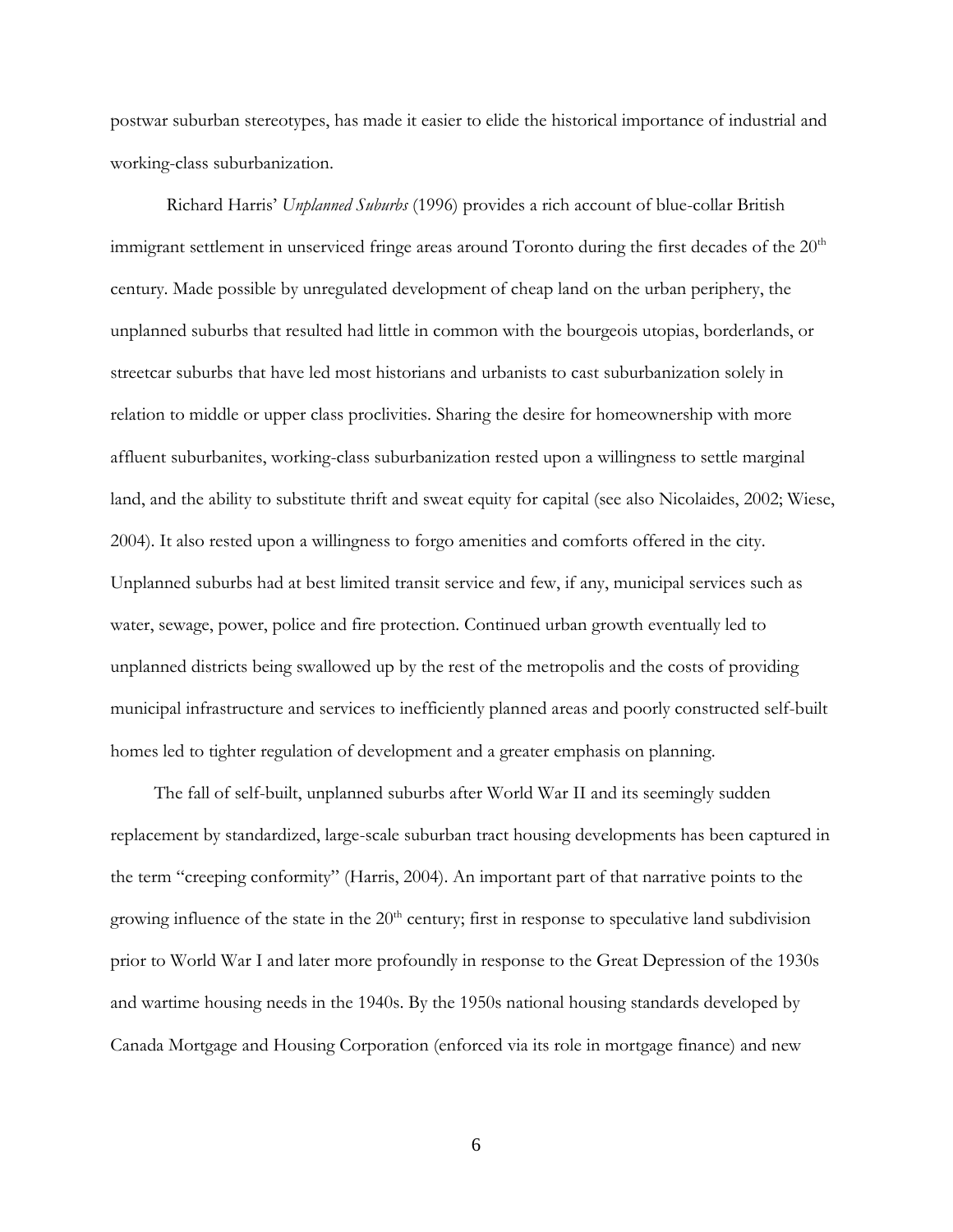planning legislation enacted by provincial governments in the mid-to-late 1940s worked to produce more standardized suburban built-environments (Harris, 2004; Miron, 1988).

When considering the evolution of Canadian suburbia it is vital to remember it has been characterized by regional diversity (McCann, 2006). Differences in provincial planning practices and the role of the distinctive suburban strategies employed by large regional land syndicates (notably the Hudson's Bay company and the Canadian Pacific Railroad) in the pre-World War I era shaped the overall suburban form we now find everywhere. Postwar suburbanization did not simply happen in the form that it did because of world-historical forces, though broad structural factors, such as social class stratification (emergence of the middle class), patterns of industrialization (large-scale, Fordist production facilities), technological change (automobilization) and the governance of land ownership (far-reaching government programs such as mortgage subsidies), did play a significant role. The suburbs were also forged by various interests, values, and beliefs—of suburban residents, land developers, builders, planners, financial organizations and governments—that combined to change the "pluralistic" character of early Canadian suburbs—usually toward a more regulated, planned, and middle-class (though not completely) urban space. In most cases this led to lower-income, self-built forms of suburbanization being squeezed out (McCann, 1999).

Feminist geographers have long argued that "suburban studies" largely fails to consider suburbs as "women's spaces" or critically examine the gendered nature of discourses on suburbanization (Strong-Boag et al., 1999). Conventional accounts have focused on the suburbs as a male paradise, a haven from the hustle and bustle of the city and a separation of work life from family life. The suburbs were closely implicated in the Victorian defense of the ideal middle-class family through the spatial separation of "private" homes and "public" cities. Accordingly, the innercity came to represent locales of the deviant, the poor, the recent immigrant and racially marginalized, and in particular a place of female sin.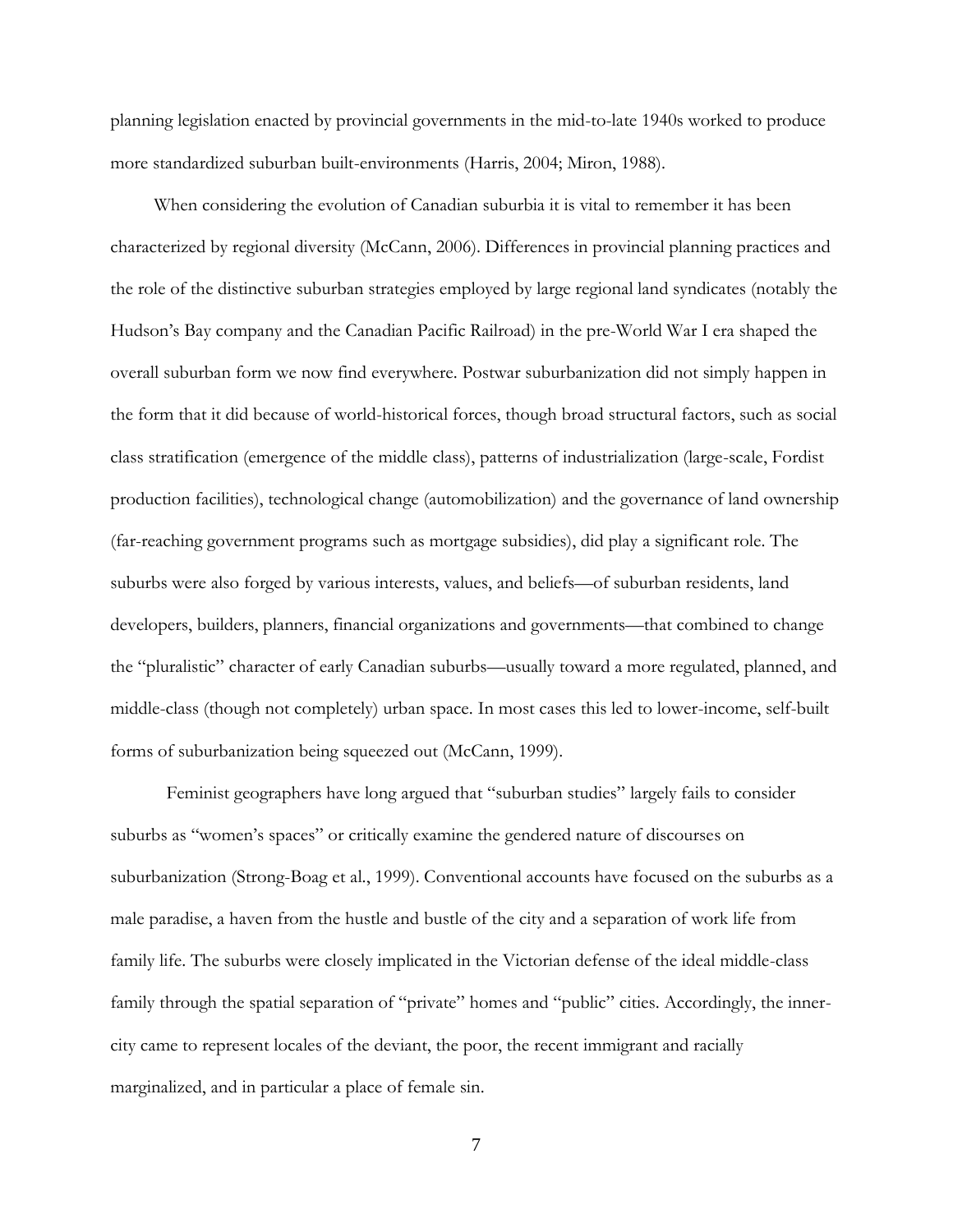The design of suburbs and suburban housing has enacted (and reinforced) gendered divisions of labour. "Traditional" suburbia was underpinned by women's unpaid domestic work. Over time, these "bourgeois utopias" have become harder to find as women increasingly entered the paid workforce in order to maintain middle-class life-styles in the face of rising costs and stagnant or declining real-wages (see Rose and Villeneuve, 1998). Paradoxically, increased work outside the home by women has resulted in contradictions between the "…assumptions underpinning suburban communities and the reality of female residents' lives" (Strong-Boag, et al., 1999: 178). These contradictions include the increased isolation of stay-at home mothers and the difficulties experienced by working-mothers trying manage the multiple demands of family-life, wage labour, and long commutes. This contrasts with the active role of women in negotiating and constructing the suburban landscape and highlights the differing experiences of women in the suburbs, with some women finding the "burden of being 'good' wives and mothers worsened by a landscape that has regularly ignored them," while "[o]thers have flourished, able to mobilize community and kin resources in ways they experience as rewarding" (ibid: 179). In the absence of traditional family structures, social relationships had to be reconfigured in new suburban neighbourhoods. For example, women whose childcare needs were not being met in these emerging communities engaged in reciprocal economies to perform the "invisible work" done at home (Pratt, 2003). New Urbanist developments like Cornell in the Toronto suburb of Markham have done little to change the overall patterns of gender relations seen in classical suburban neighbourhood (Markovich and Hendler, 2006). While such developments post higher density patterns and different design features, which could suggest different life styles, in reality their residents behave just like their counterparts in conventional suburbs.

There is much controversy about the gender aspects of the suburban landscape. In terms of safety, some groups of women have been found to have a preference for inner city urban design,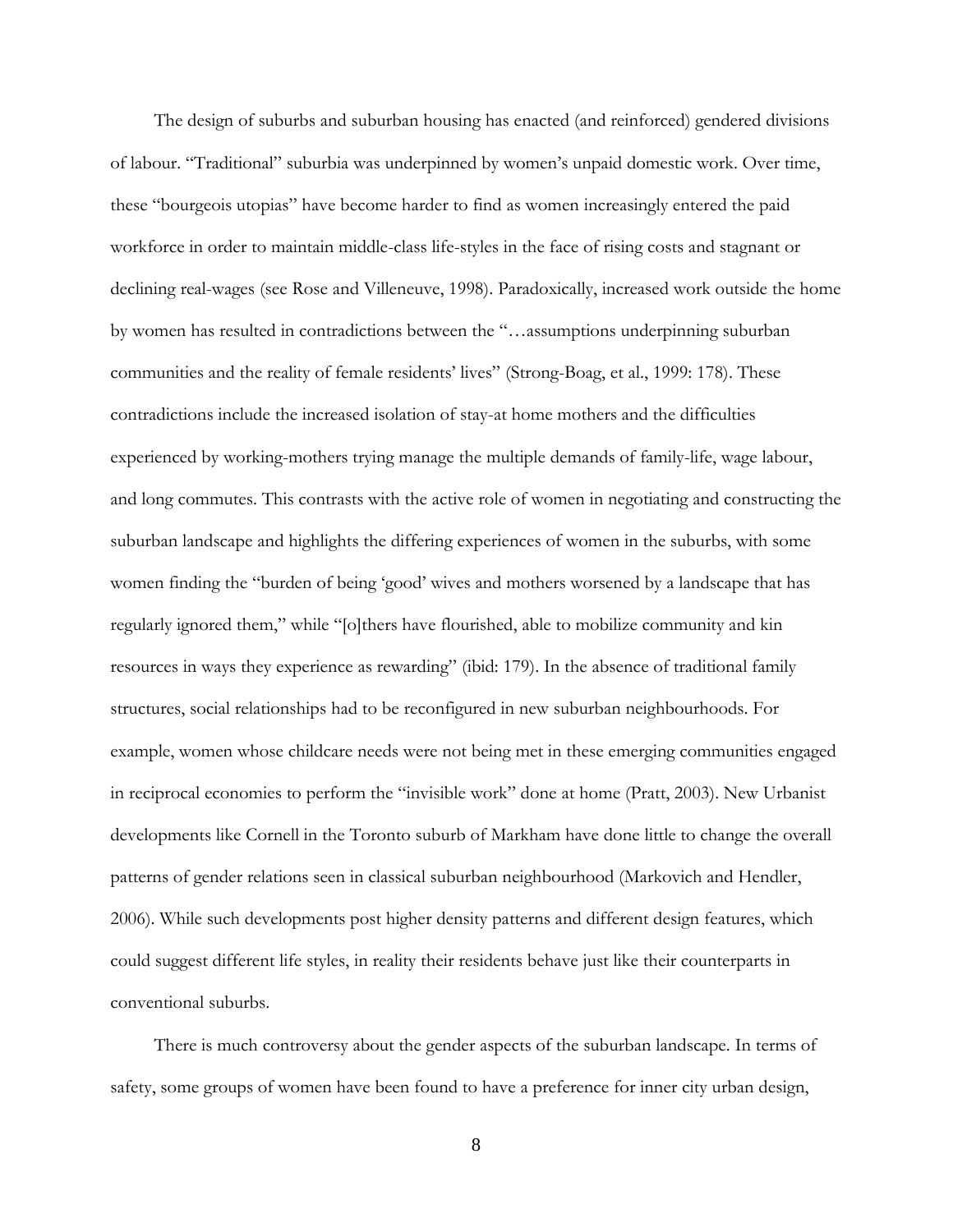abundance of "populated" public spaces and sense of community which makes them feel safer more at home—in contrast with images of bleak, unpopulated suburban landscapes that makes them feel isolated and vulnerable. But race and class privilege may act as a blind-spot to urban violence more broadly. Spaces of whiteness or middle-classness are constructed in Toronto through associating urban violence with "other" neighbourhoods like inner suburban Jane-Finch or inner-city Parkdale (Kern, 2005).

### **The Diverse Canadian Suburb: Suburbanization and Suburbanisms Redefined**

Although Canadian suburban development adopted a more regulated planned and institutional form in the postwar era, there is now a broad picture of suburban social diversity that has decisively moved suburban Canada from the classical trajectory of Anglo-American suburbanization to present a remarkable new model of peripheral development (Fong, Luk, and Ooka, 2005; Rose, 2010; Walks, 2013). Canadian suburbs are now increasingly defined by the immigrant experience and the heterogeneity of new suburban populations**.** No longer are the outskirts of cities more homogeneous and straightforwardly wealthier than cities. Whereas previously new immigrants settled in the inner city and moved to the suburbs as their economic situation permitted, the contemporary pattern is for (notably non-European) immigrants to move directly to the suburbs. Immigrants are therefore responsible for qualitative changes to suburban lives which destabilize stereotypes of white middleclass nuclear families living in single-family homes as the suburban norm. This trend takes two main forms. In the old, formerly white and middle-class suburbs of the postwar years there are now large and remarkably diverse non-white and immigrant populations attracted by low-rent apartments, affordable single-family homes, and the availability of public transit. Here change is registered visually by the appearance of new places of worship and via the now kaleidoscopic diversity of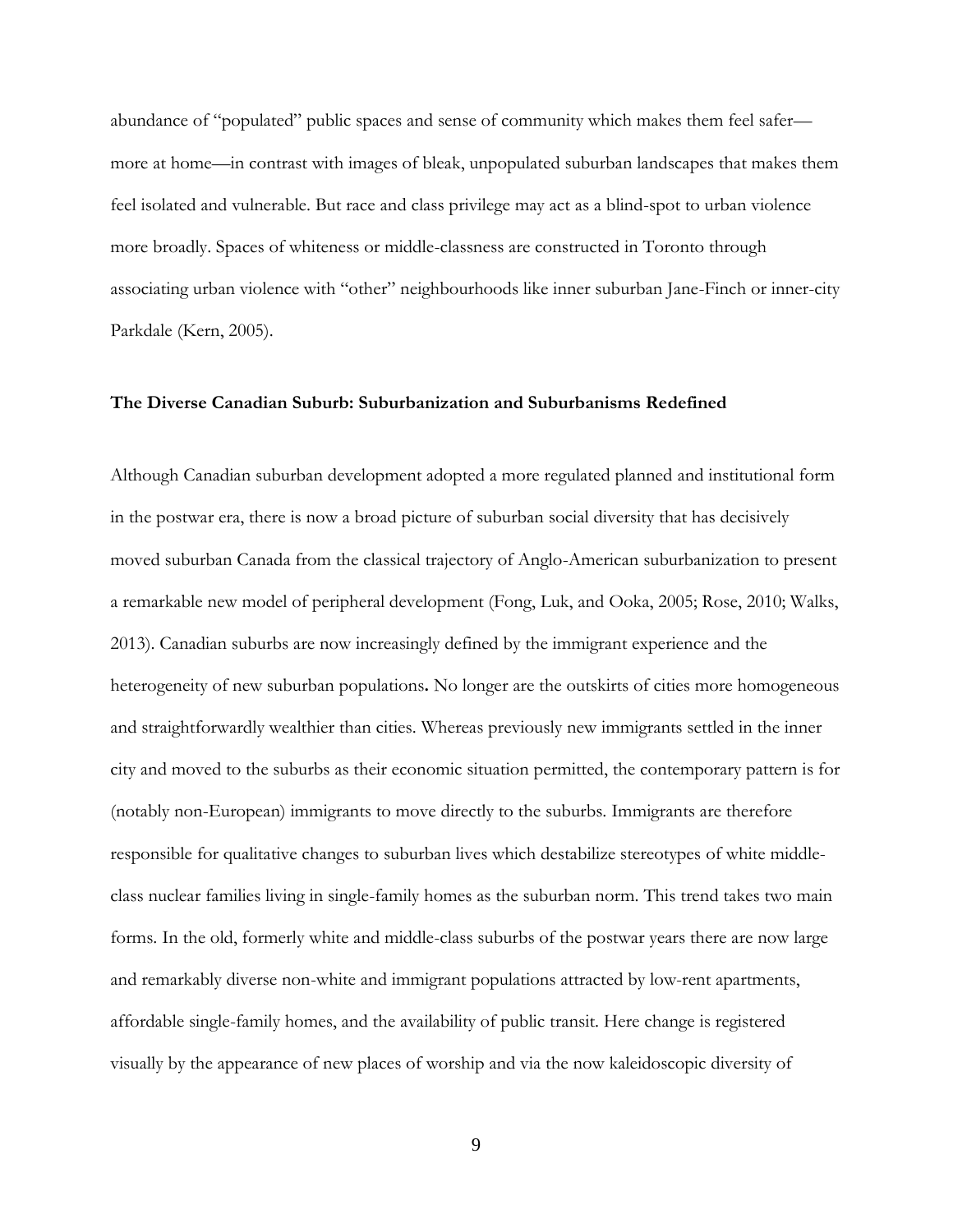signage for ethnic businesses found in strip malls and modest plazas located along major arterial roads (see Figure 3). In newer, outer suburbs, more affluent immigrant households are shaping new suburban spaces, rather than adapting existing ones to meet new needs. In Toronto and Vancouver, one manifestation of this is a novel form of suburban development: the ethnoburb (see Chapter 8).

#### **[FIGURE 3 HERE]**

Chinese immigration, for example, has altered the suburban landscape in both Toronto and Vancouver in profound ways. In both cities, new Chinese immigrants increasingly bypass traditional reception areas in the inner city and settle directly in peripheral communities. In Richmond (south of Vancouver) and Markham (north of Toronto) significant concentrations of Chinese immigrant populations have formed. Accompanying the development of these places into ethnoburbs has been the emergence of distinctive and novel suburban forms such as "Asian theme malls" (Preston and Lo, 2000). This reflects a shift away from traditional geographies of Chinese business and commercial activity, which concentrated in inner-city "Chinatowns" (Wang, 1999). Now well established as ethnoburbs, the initial transformations in Richmond and Markham revealed tensions between official multiculturalism (the ideology and policy) and its actual practice as an everyday urban reality on-the-ground in Canadian communities (see Chapter 8; Ray, Halseth, and Johnson 1997; Wood and Gilbert, 2005).

Traditional understandings of home and neighbourhood may explain the resistance of established suburban residents to the changes prompted by the influx of newcomers to previously white suburban areas. In two (quite different) residential subdivision developments in Surrey (a mostly lower-middle class or working class suburban city about 40 minutes east of Vancouver) white residents avoided the use of explicitly racialized language to explain their residential locational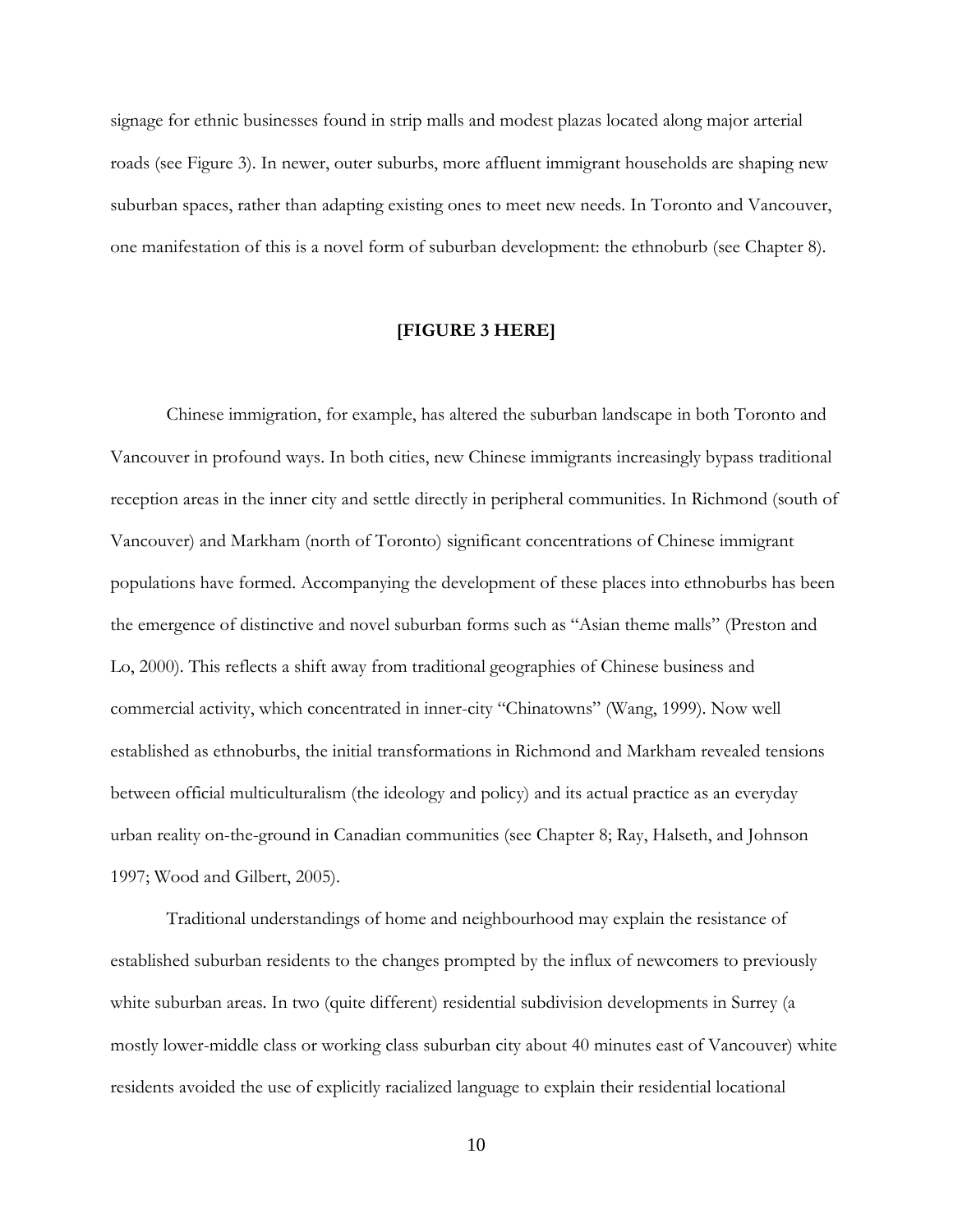choices and preferences (Dowling, 1998). Feelings about perceived "others"—non-traditional families or Indo-Canadians—were made apparent, instead, through the use of a local "sociospatial vocabulary" that linked specific suburban places to marginalized or racialized groups.

In north Scarborough, Richmond Hill, and Markham, the transformation of the suburban landscape in the 1980s and '90s was marked by planning conflicts over proposals for new Chineseoriented shopping centres (Preston and Lo, 2000). Opposition was usually framed by residents around traffic, parking, and character/scale of the proposed developments, but political debate and newspaper coverage at the time reveals at least an undercurrent of racial intolerance; anxiety about the scale and pace of ethnic change was also a factor. Proposals to establish new places of worship in the suburbs by minority groups can also spur community opposition, though increasingly ethnic communities in the suburbs are locating their churches, temples, gurdwaras, mosques, and other cultural institutions in industrial areas (Hackworth and Stein, 2012).

The diverse suburb also takes other more subtle, less visible forms. It involves the diversification of everyday life and sociocultural patterns through niche building and novel suburbanisms. A case in point is the socio-spatial clustering of suburban mothers and children whose husbands/fathers live permanently abroad for employment—a trend documented in suburban Mississauga (Aulakh, 2011). In suburban Vancouver and Toronto the term 'astronaut' families is used to describe immigrant families where the husband continues to work in Hong Kong (see Kobayashi and Preston, Chapter). It is the emergence of these everyday practices, introduced by immigrant, non-European suburban populations that mark most tangibly a contrast between suburbanization as a readily identifiable built environment (allegedly white picket fenced single family homes for nuclear families in cul-de-sac neighbourhoods) and suburbanisms as rapidly diversifying ways of life.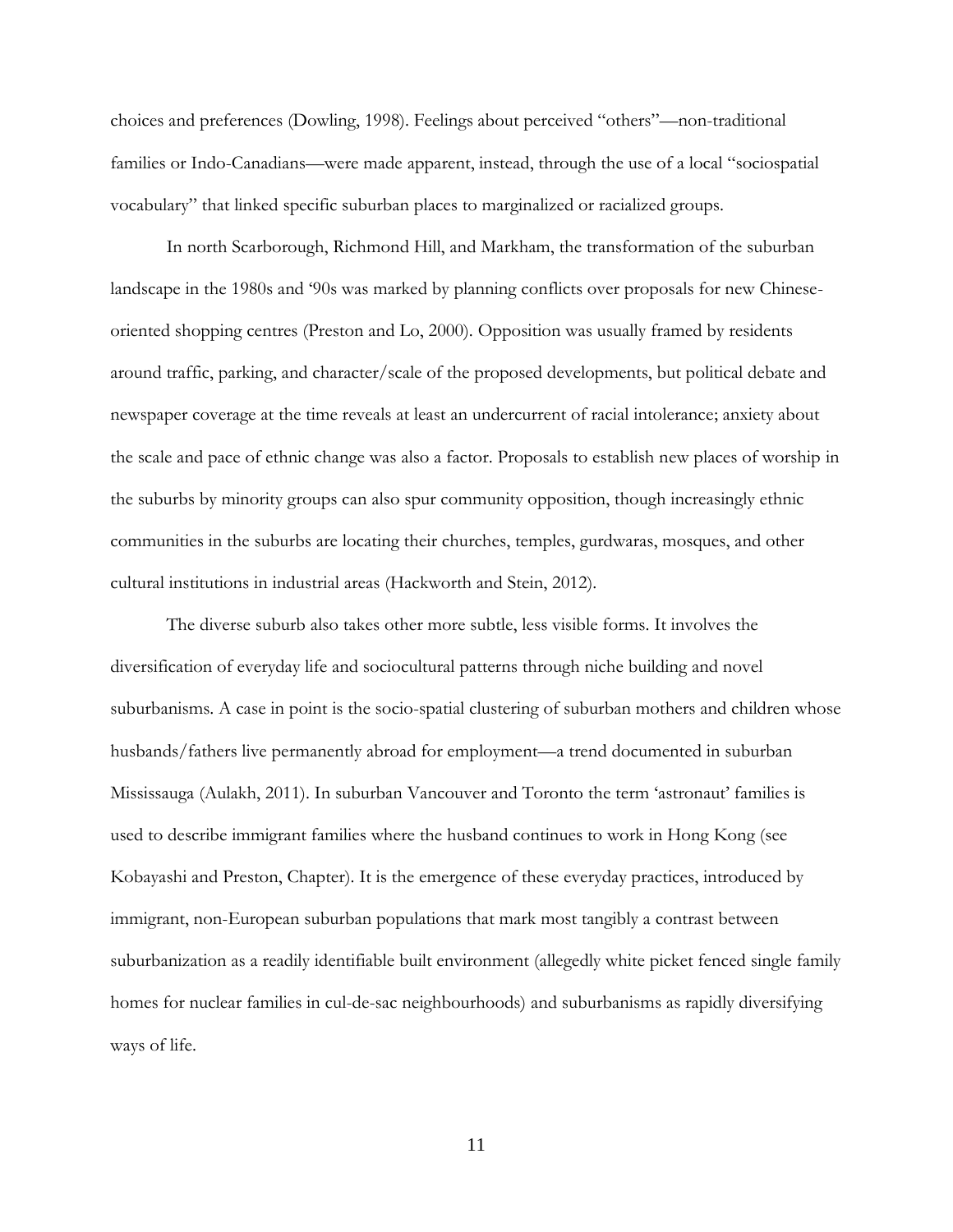Given the heavy Canadian reliance on immigration for population growth, the anticipated flow of newcomers into mostly suburban environments has far-reaching implications (Lo, 2011; Teixeira, 2008). This is particularly the case if we consider the social, economic, and political context into which immigrants arrive. These are fragile neoliberal times characterized by widening income inequality, the growth of precarious employment, and rising levels of housing stress and homelessness (Walks, 2009). Among South-Asian and Chinese Canadians, there is a clear trend towards suburban residency (Hiebert, 2000), which may be at least partly explained by higher incidences of multi-generational and/or multi-family living arrangements. It is likely that multigenerational and/or multi-family households find larger suburban homes a preferred form of accommodation. But the diversity of immigrants arriving results in highly uneven suburban geographies of poverty and housing stress. For example, low-rent apartments in suburban areas are often highly localized within large tracts of mostly single-family homes creating micro-geographies of acute housing need and poverty in otherwise comfortably housed areas (Bunting, Walks, and Filion, 2004; Fiedler, Schuurman, and Hyndman, 2006). The picture is further complicated by evidence of housing need and poverty that is thinly distributed across areas where residents are generally wellhoused—a phenomenon that may be explained by the growing role of basement and secondary suites as a form of low-rent housing in suburban areas, though this is somewhat speculative (see Ransford, 2003; Tanasescu, 2009).

This is not to suggest that the inner city no longer faces problems. It is more to highlight that social problems such as poverty, homelessness, food insecurity, and so forth have become suburban problems too—albeit with different implications for policy-makers, service providers, and those who are marginalized, poor, and suburban. It is also to emphasize structural changes to postwar, inner suburban areas, which have experienced considerable deindustrialization since the 1980s (Walks,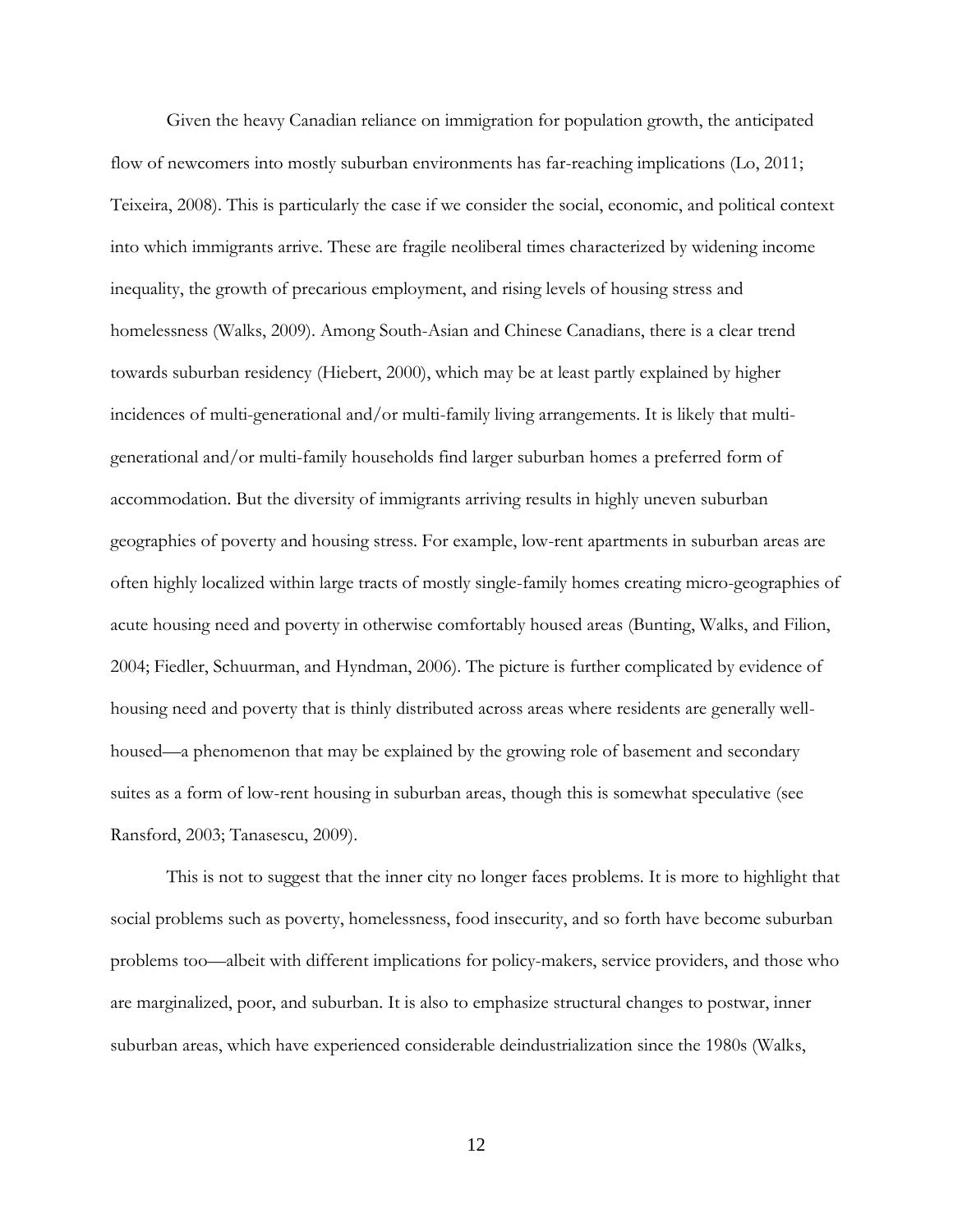2001). These changes have been identified, particularly as they relate to income inequality and neighbourhood poverty, in influential reports and studies (Hulchanski, 2010; United Way, 2004).

Thus far, the focus has been on older, inner suburban areas as places where so-called "urban" problems have emerged in recent decades. The suburbanization of poverty's leading edge, however, continues to move outward; it is an emergent reality in newer, outlying suburban areas. The concept of "priority neighbourhoods", introduced as part of Toronto's Strong Neighbourhoods Strategy, has been exported to allegedly wealthy suburbs where social distress has not previously been acknowledged or presumed to exist (Baluja, 2011). This has yet to translate, as it has in relation to older, closer-in suburban areas, into the talk of suburban "ghettos", as is sometimes evoked in media coverage of certain neighbourhoods such as Toronto's Jane and Finch, Kingston-Galloway, or Malvern neighbourhoods, which have become objects of perhaps misguided top-down policies transferred from other cases to pump resources into places that are considered breeding grounds of poverty, educational failure, and crime (Black, 2011). Putting this aside, it would seem that poverty and social exclusion are on the radar of policy-makers, which is important given that suburban municipalities have been slow to build the kinds of social infrastructure available in inner city areas (Cowen and Parlette, 2011; Lo, 2011).

#### **Complicating Suburban Form and Function: Postsuburbia and the In-Between City**

Contemporary suburbanization has been characterized by a qualitative transformation and diversification of the structure and functions of Canadian urban peripheries (Addie and Fiedler, 2013; Keil and Addie, in review). New suburban forms such as "edge cities" (Garreau, 1991) or "technoburbs" (Fishman, 1987) and suburban downtowns (Filion and Gad, 2006) —the sprawling mixed-use suburban zones on the urban periphery that are automobile dependent, highway oriented,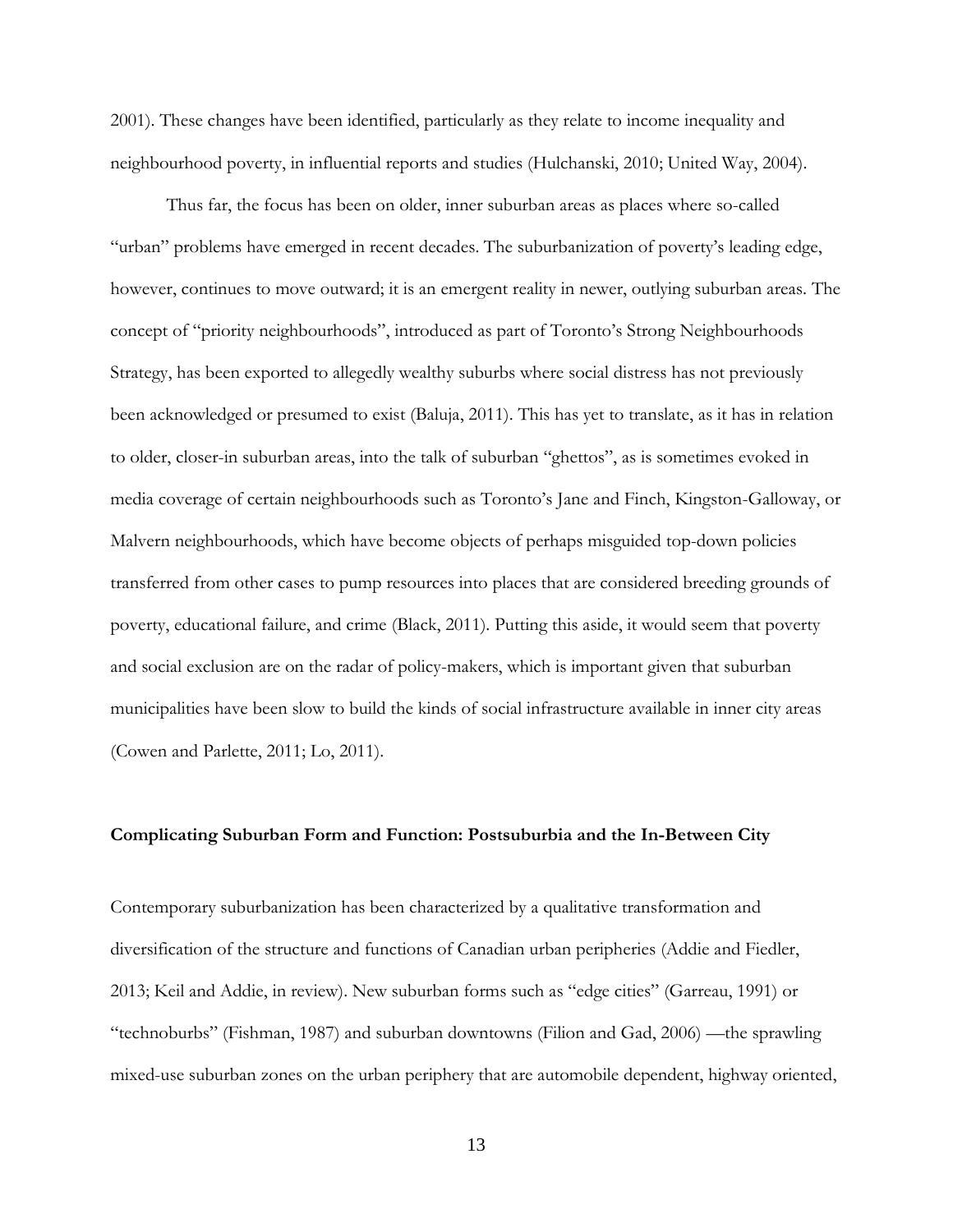computer network-enabled, and relatively autonomous from older central cities—have been identified over the past two decades and are receiving increased attention in relation to contemporary concerns with suburban sustainability (Atkinson, 2007; Kruse and Sugrue, 2006). The social differentiation of the suburb challenges prior perceptions and conceptions of peripheral development (Harris, 2010). Most suburban development now takes place in a dynamic landscape that neither resembles the old inner city and the glamorous cookie cutter suburbs. Significantly transformed since their original development, these "in-between" spaces have often become neglected as the focus of urban growth has been on the densification of the downtown and the continued sprawl of subdivisions across greenfields in the outer reaches of Canadian cities. Yet, most Canadians now live, work and play in quite undefined and nondescript middle landscapes where everything seems to happen at once: large-scale infrastructure like highways and airports are next to residential quarters, all manner of service infrastructures including universities and high tech corridors sit adjacent to low rent apartments; parks and parking are side by side; high-speed highways, food and transit deserts define the same space; religious mega-structures are across the street from ethnic mini-malls (Young, Wood, and Keil, 2011)**.**

We can also call these spaces "postsuburbia" (Teaford, 1997). Post-suburbs are dynamic and diverse spaces and as a consequence, are difficult to pin down: "The problem of adequately *placing* postsuburbia is part of its analytical attraction and potentially a key distinctive element of it when compared with established notions of cities, suburbs, and the rural" (Phelps, Wood and Valler, 2010: 370). Indeed, within the maelstrom of city-regional growth we can witness postwar suburbs evolving into post-suburbs or new cities in their own right, while declining cities regress to dormitory suburbs for nearby urban centres (Phelps and Wood, 2011). While there is a degree of definitional ambiguity here, the central characteristic of post-suburbia is a balance between traditional suburban (residential) functions and emergent employment and economic activity. The term captures the sense that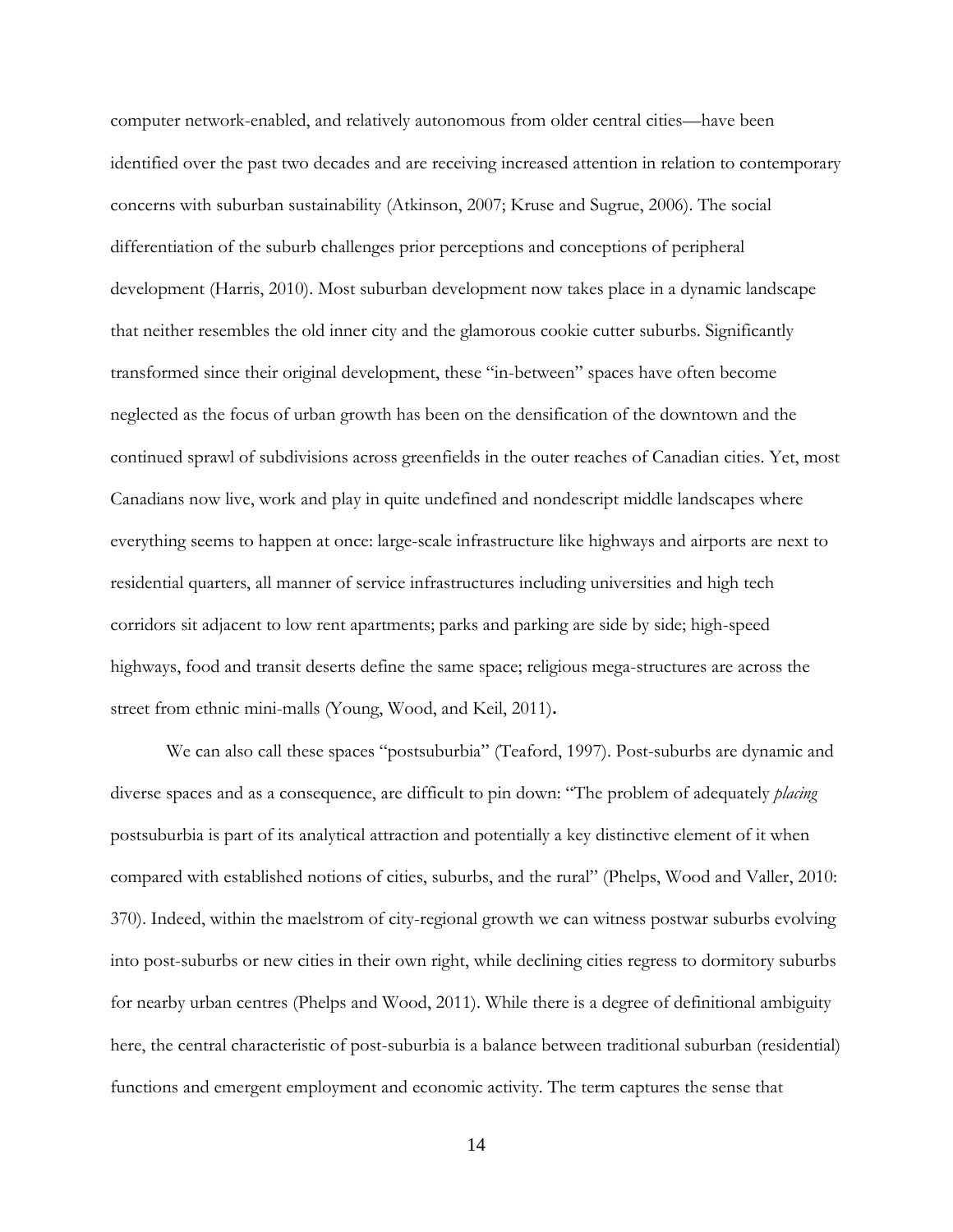contemporary suburbanization processes represent a new mode of metropolitan development as well as a break from our traditional views of the relationship between the city and its core (Lucy and Phillips 1997: 259). Postsuburbia thus indicates an incremental shift from previous suburban processes at a global scale, just as the postwar suburbs presented an evolution from pre-existing urban and industrial settlement patterns.

The nature of the shift towards postsuburbia can be witnessed in the evolving material and discursive production of suburban "downtowns" in the Greater Toronto Area (GTA) and the region's distinctly spiky metropolitan density-gradients (Filion, McSpurren, and Appleby, 2006). Through the 1970s, Metro Toronto attempted to foster development around mixed-use sub-centres in the inner suburbs. Suburban downtowns at Yonge-Eglinton, Etobicoke Centre, North York Center and Scarborough Centre were planned to act as distinct edge cities with integrated residential and business—following a Keynesian-style planning framework based on the focused deconcentration of key functions from the urban core. Some success was realized in attracting development, investment and integrating activities in a moderately pedestrian-friendly environment, but despite increased intensification and diversification of land-use, attempts to bring elements of "urban" development into suburban downtowns failed to live up to expectations (Charney, 2005). The auto-oriented nature of these mixed-use suburban centres, as well as their relatively inhospitable walking environments infringed upon the potential benefits of concentrated, pedestrian-based urban synergy (Filion, McSpurren, and Huether, 2000). "Wasted density" (islands of high-density residential areas stranded in a sea of low-density single-family homes) must be seen as particularly problematic given that inner suburban areas that poorly-served by public transit and other social services are home to an increasing proportion of the city's marginalized residents.

Despite these challenges, suburban centres continue hold a prime position within the structured coherence of Toronto city-region, albeit on an expanded scale. Taking their cue from the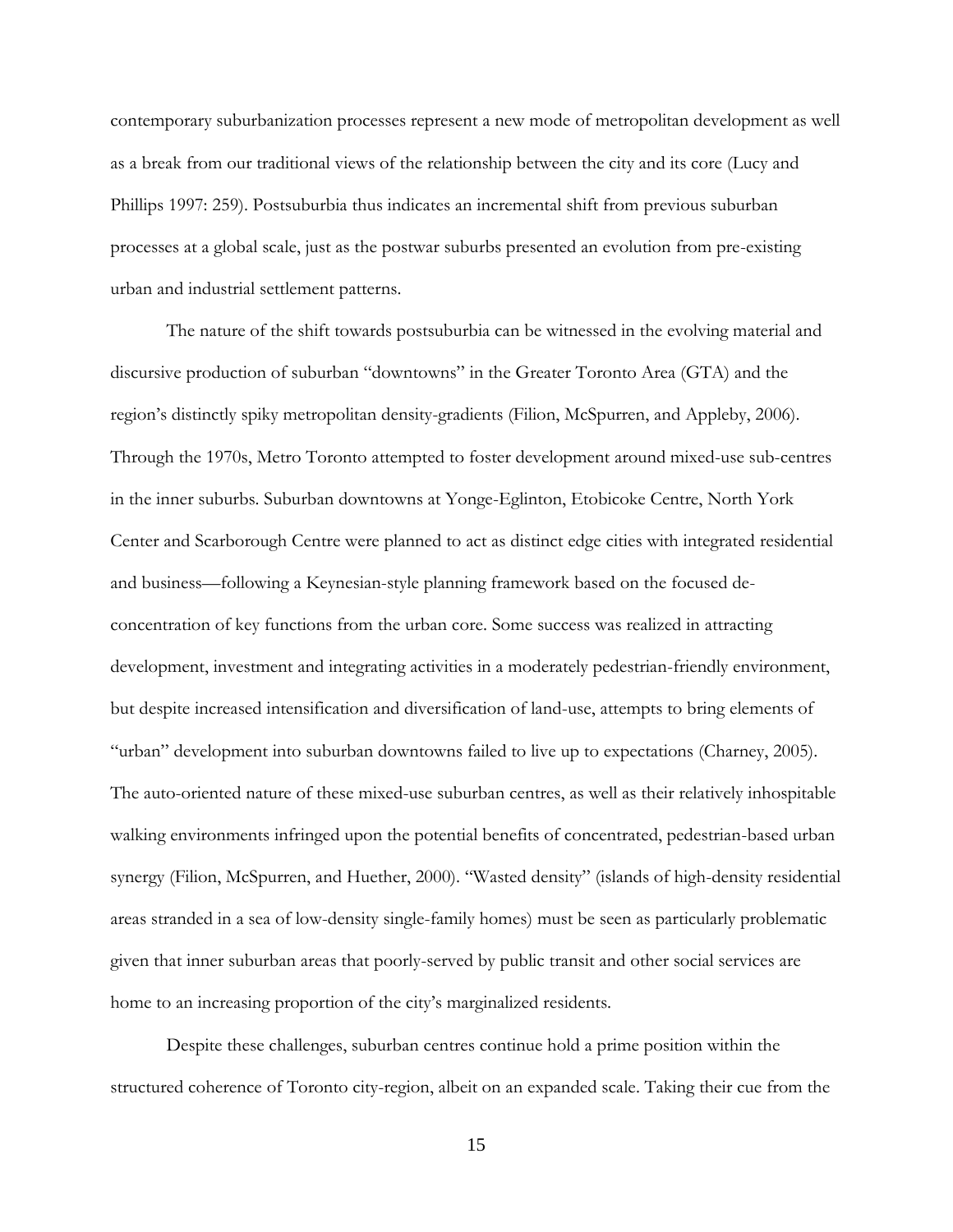Province of Ontario's landmark "Greenbelt" and "Places to Grow" growth management legislation (introduced over 2005-2006), many of Toronto's neighbouring municipalities have actively embraced a reframed planning agenda centered on intensified, nodal urban development. Newly planned and competing suburban downtowns are rapidly rising up along Highway 7 and Highway 427 to challenge the primacy of the city of Toronto and radically reorient the centre-periphery dynamics of the region. Mississauga, Brampton, Vaughan and Markham are *cities in waiting*; emergent sites of urbanity at the cutting edge of suburban transformation. Not only are their built environments undergoing a profound reshaping in accordance with provincial mandates but densification, mixeduse development and multiple modes of mobility are attempting to restructure everyday suburbanism away from lifestyles traditionally understood and experienced through auto-mobility and the single family home. The City of Vaughan's 2020 strategic plan, for example, envisions the transition "from a growing suburban municipality to a fully urban space" (2011: 1).

The GTA's periphery is a place of multiple speeds and scales of movement that offer the potential to retrofit, reconfigure and reimagine autocentric and atomized suburban space. Yet while emergent suburbanization processes and post-suburban landscapes produce new nodes within a polycentric urban regions, they do not hold the same functional logics or spatial practices as the historical center city or even, postwar suburbia (Archer, 2011). The interactive patterns of contemporary suburbs "are less like its blocky spatial layout and more like the entwined overlay of paths and nodes in a rainforest, where clearings and connections for different uses are mixed together, connected by twisting links, lacking any easy visible order" (Kolb, 2008: 160). The typical "in-between" landscapes found in the periphery are in perpetual transition, structured both by the continuation of existing urban traditions and the implementation of new experiments and innovations (Young, et al., 2011).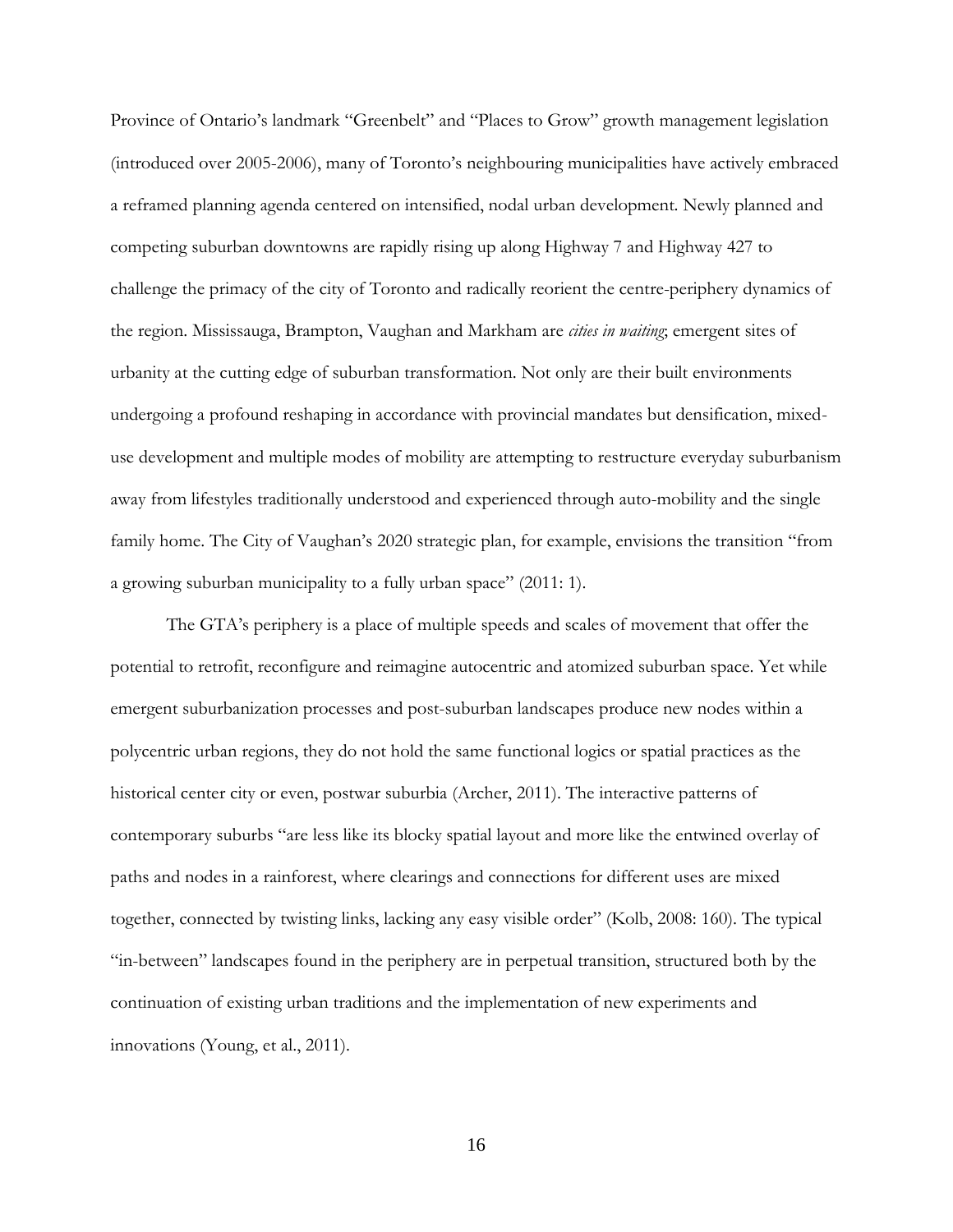Transformations in inner suburban Toronto reveal how landscapes that appear to be placeless (see Relph, 1976) can foster a sense of place as new users adapt what exists to meet changing needs. Postwar factories can be reborn as infill housing (or as big-box power centers) while strip malls— their retail equivalent—function as landing pads for immigrant entrepreneurs and "soft targets" for intensified development. In either case, old factories and strip malls have come to be seen by many as obsolete reminders of Toronto's postwar embrace of the car—spaces that might be rendered more "urban" and "productive" via compact, mixed use redevelopment. In recent years, the specter of suburban decline has pushed reurbanization or intensified development to forefront where it has become Toronto's official pathway to inner suburban revitalization. The City's vision, expressed in its Official Plan, seeks the gradual redevelopment of low-rise commercial structures found along inner suburban Toronto's major avenues into mid-rise buildings with commercial units at grade and residences above.

The road to this more urban future is hardly unproblematic. In addition to skepticism about the scale of the transformation required and whether it can produce the more complete streets that urbanists rightly advocate, there is also the issue of what is lost. Far from being unused or abandoned, many old factories and strip malls are bustling hubs of activity. They function as a flexible and integrative infrastructure for new immigrants of limited means, who locate businesses, cultural centers, and places of worship in them. Shabby and often overlooked by experts, these modest buildings perform an important function in increasingly diverse, uneven, and socioeconomically polarized Canadian metropolises. They provide low-cost spaces where newcomers and new ideas can take hold in an otherwise expensive and exclusionary city (see Figure 4).

## [**FIGURE 4 HERE]**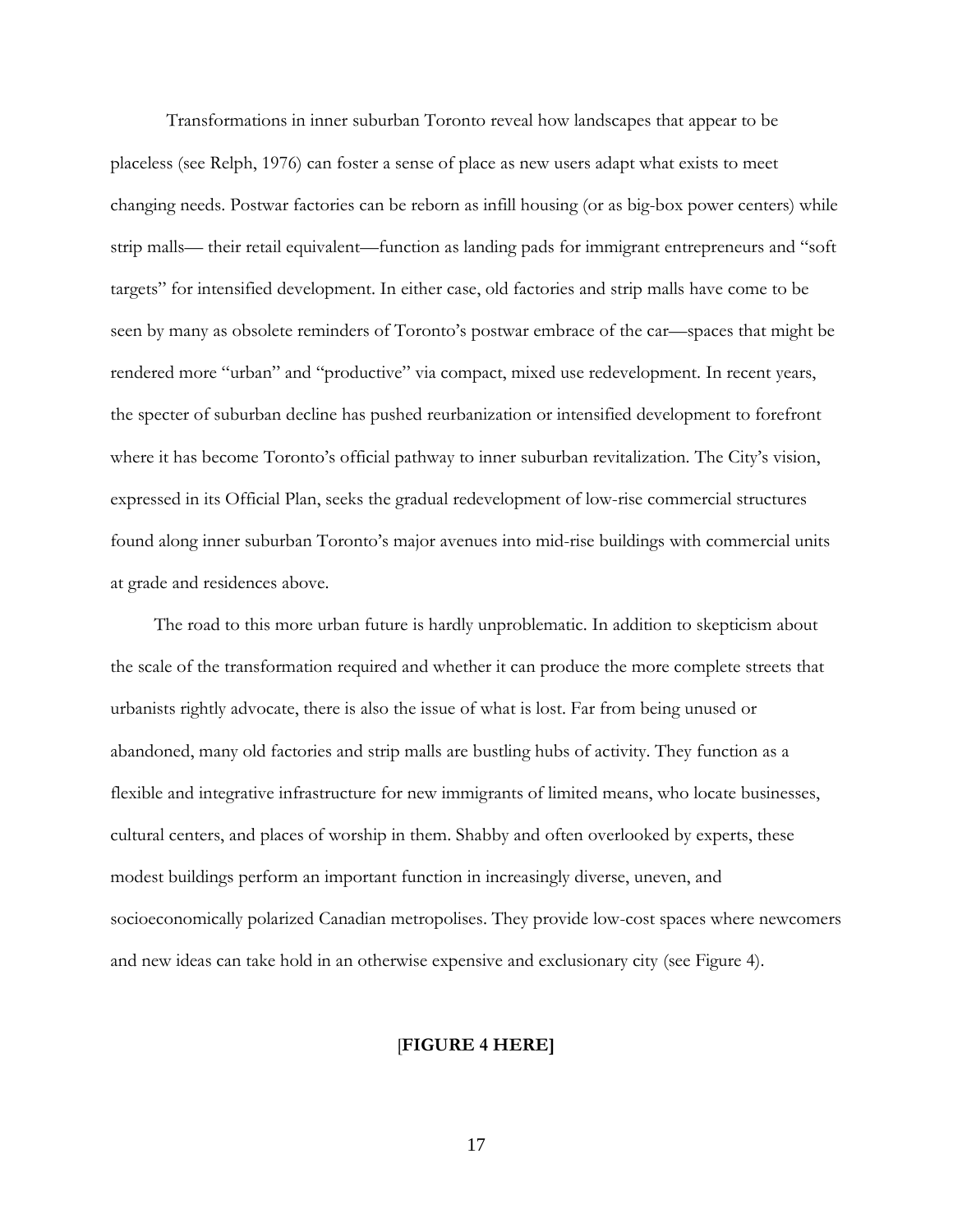## **The Politics of Suburbia Ascendant**

The neoliberalization of suburban development has led to a reorientation of metropolitan politics that defies older political imaginaries and institutional as well as geographic boundaries. The political equation of regionalization and redistribution has been severed as aggressive suburban regimes have come to power regionally or even federally in Canada to use their political base to fundamentally shift the meaning of metropolitan politics. In general, we must recognize that the governance of suburbs is a process that combines the interplay of government, market and private activities (Ekers, et al., 2012). In Canada, historically, these activities have been mixed in a particular way:

There is now a truly Canadian story developing from coast to coast which is both internally differentiated (in a federalist context) and shows some remarkable similarities across the nation's (sub)urban reach. Cities, regions and their suburbs are now recognized as central to the governance of the vast territory of Canada, which is beginning to understand itself as a primarily urban country as the majority of its citizens now live in some form of urban or suburban area (Keil et al., 2013).

The governance of these suburbanizing metropolitan regions is constituted through a new melange of politics that depart from the business of usual in which central interests prevailed. An "inbetween" type of politics has emerged which colonizes political spaces in the emergent postsuburban region: "The idea of post-suburbia includes the understanding that the traditional dichotomy in urban politics of taking either redeveloping inner cities or newly built suburbs as the natural arenas of urban action has to be challenged. Instead, post-suburbia now validates both the overlooked spaces in-between and the emerging metropolitan spaces of which they are part" (Young and Keil, 2014: 1606).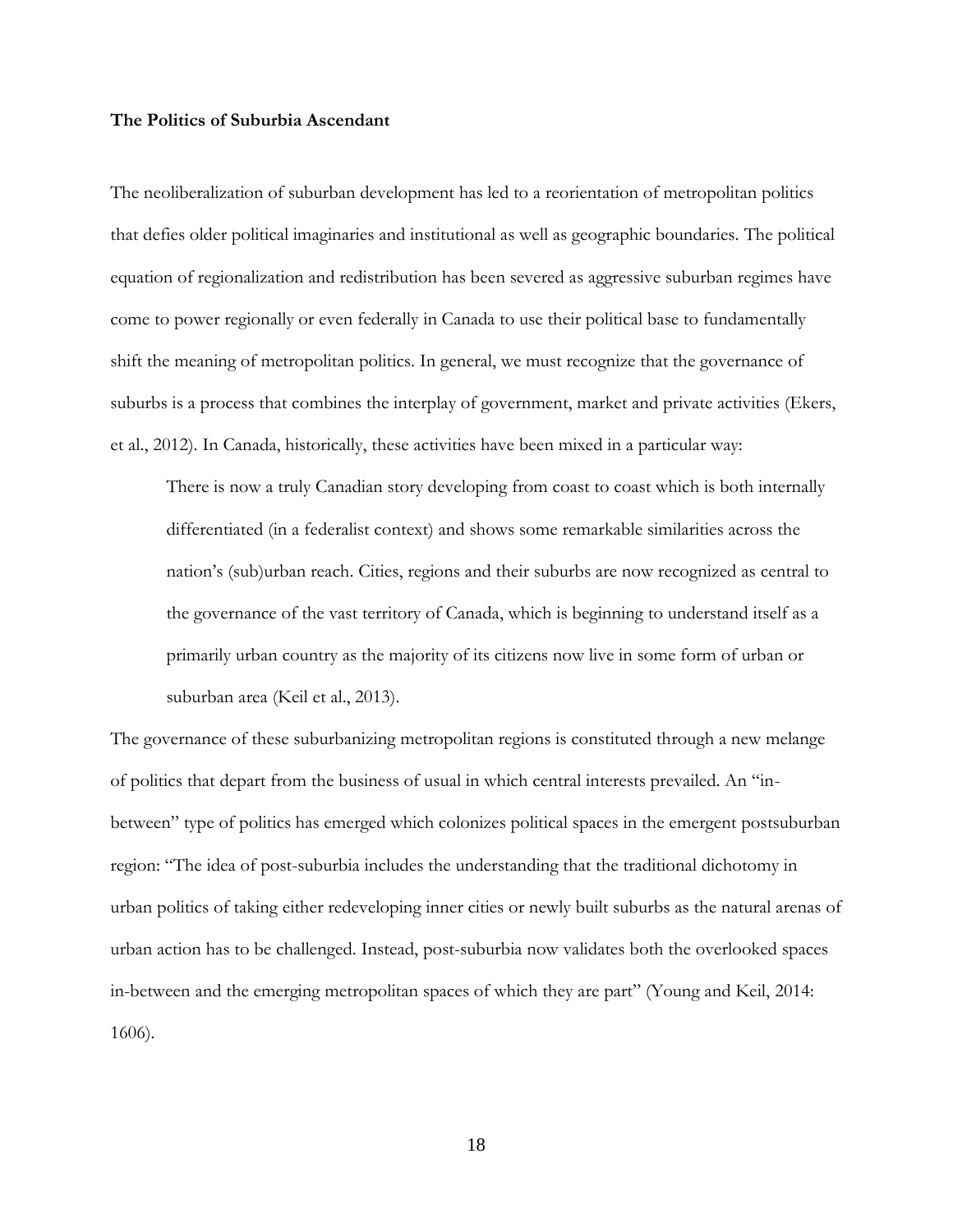We have entered an era where urban and suburban politics are not easily separated, particularly in urban regions that aspire to be global. It is impossible now to imagine the suburbs neatly sequestered spatially and socially from a categorically different 'inner city'. While territoriallybound political institutions, with their associated mechanisms of taxation and service provision, play a significant role in shaping urban growth and the socio-cultural identities of (sub)urban inhabitants, dynamic patterns of growth and the relational connectivity of global regionalization do not neatly align with such political jurisdictions (Harrison, 2010). The phenomenon of the diverse suburb, therefore, needs to be understood in relation to the continued formation of the global city-region and the emergence of postmetropolitan forms of urbanization (Keil, 2011). This is an especially important consideration as strategic investments in infrastructure megaprojects integrate the peripheries of Canadian cities into global trade and logistics networks. This form of suburban globality is perhaps most evident in large-scale infrastructures – airports, intermodal yards, warehousing districts – that are conducive to the functioning of global economy and the internationalized movement of goods and capital.

Suburban and post-suburban communities are animated by a diverse collection of political contradictions that are emerging at different scales; between economic growth and the provision of collective consumption amenities, continued development and environmental conservation and the forces of amalgamation and secession (Phelps, et al., 2010). Canadian city-regions have adapted to changes in the functional scale of urban areas and broad-scale economic imperatives in distinct ways and notably exhibit far higher levels of regional-governmental integration than do cities in the United States (Sancton, 2000). But it is important to note that significant variations in political cultures and economic development frameworks do exist between provinces and within regions (Andrew and Doloreux, 2012). For example, during the wave of municipal amalgamations that swept across Canada in the late-1990s, Torontonians appeared more concerned with democratic accountability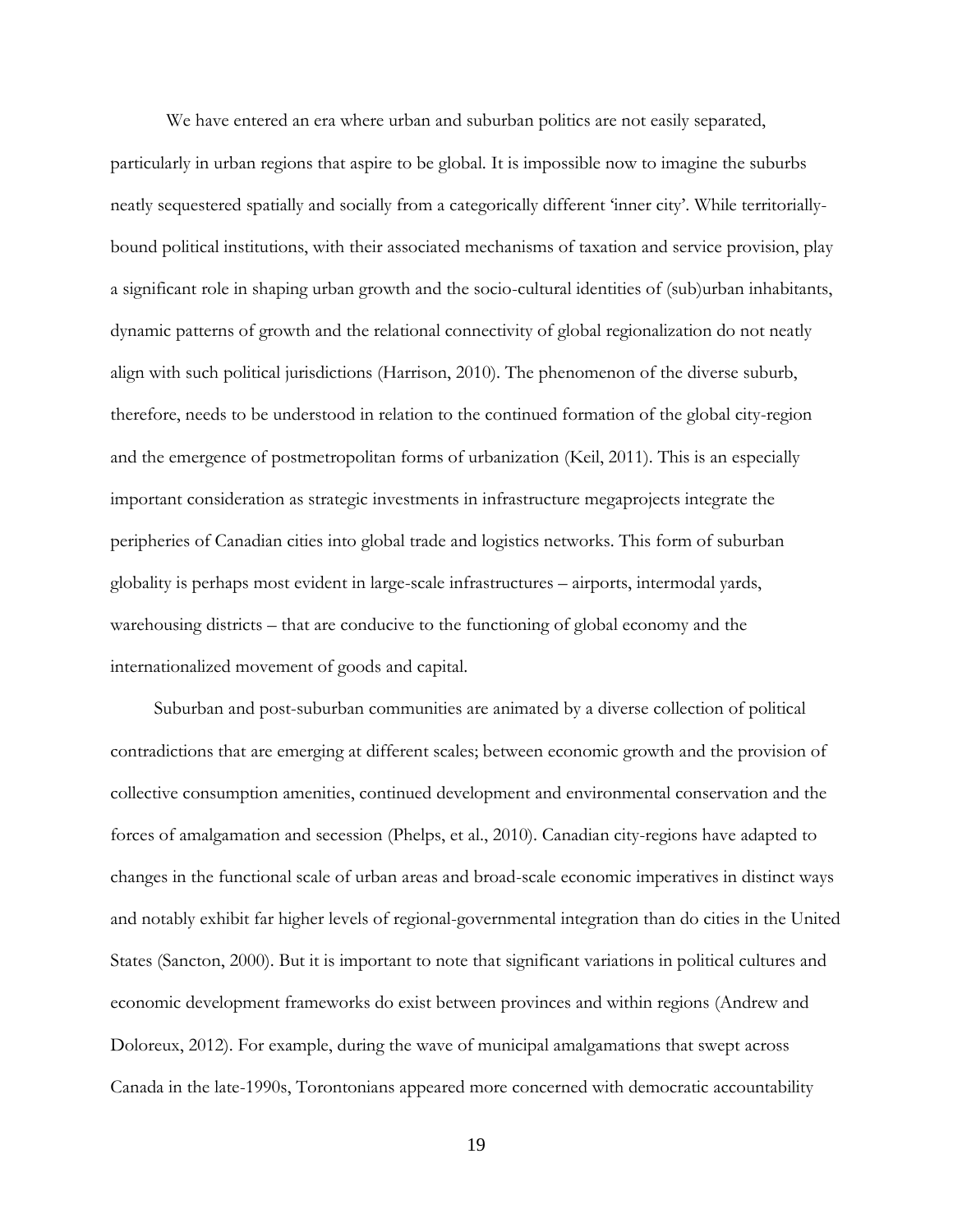than direct participatory access within urban governance structures. On the other hand, debates in Montreal shifted attention to the inefficiency of government and attempts to mediate the cultural and linguistic terrains of the city (Boudreau, 2003).

#### *Suburban vs. city politics: Municipal amalgamation in Toronto*

Canadian cities have a long history of regional governance experiments. Most notably, the innovative two-tier government structure of the Municipality of Metropolitan Toronto (Metro), formed in 1954, spurred the creation of regional governments across Canada during the 1970s, including for example the Regional Municipality of Ottawa-Carleton, Quebec's Outaouais and Montreal Urban Communities and the Regional Municipalities of Durham, Halton, Peel and York in the GTA (see Frisken, 2007). However, whereas Metro was largely successful in integrating the City of Toronto's inner suburban municipalities, as the city grew beyond its territorial and political limits, new political configurations were required to produce institutional-political frameworks that conform more closely to the prevailing conditions in city-regions. Restructuring followed Mike Harris's Progressive-Conservative Party's victory in Ontario's 1995 provincial election. Harris's neoliberal-populist "Common Sense Revolution" attempted to restore growth through a program of restructuring which placed Toronto at the forefront of urban neoliberalization, but further proposed the elimination of two-tier governance in Toronto by amalgamating the "old" city of Toronto with its adjacent suburban municipalities. Governmental actions taken "against" Toronto, including the rescaling of Toronto's local government, appeared to be intended to suburbanize the governance and political control of the city of Toronto (noted for its innovative social programs and "progressive" politics) (Keil, 2002).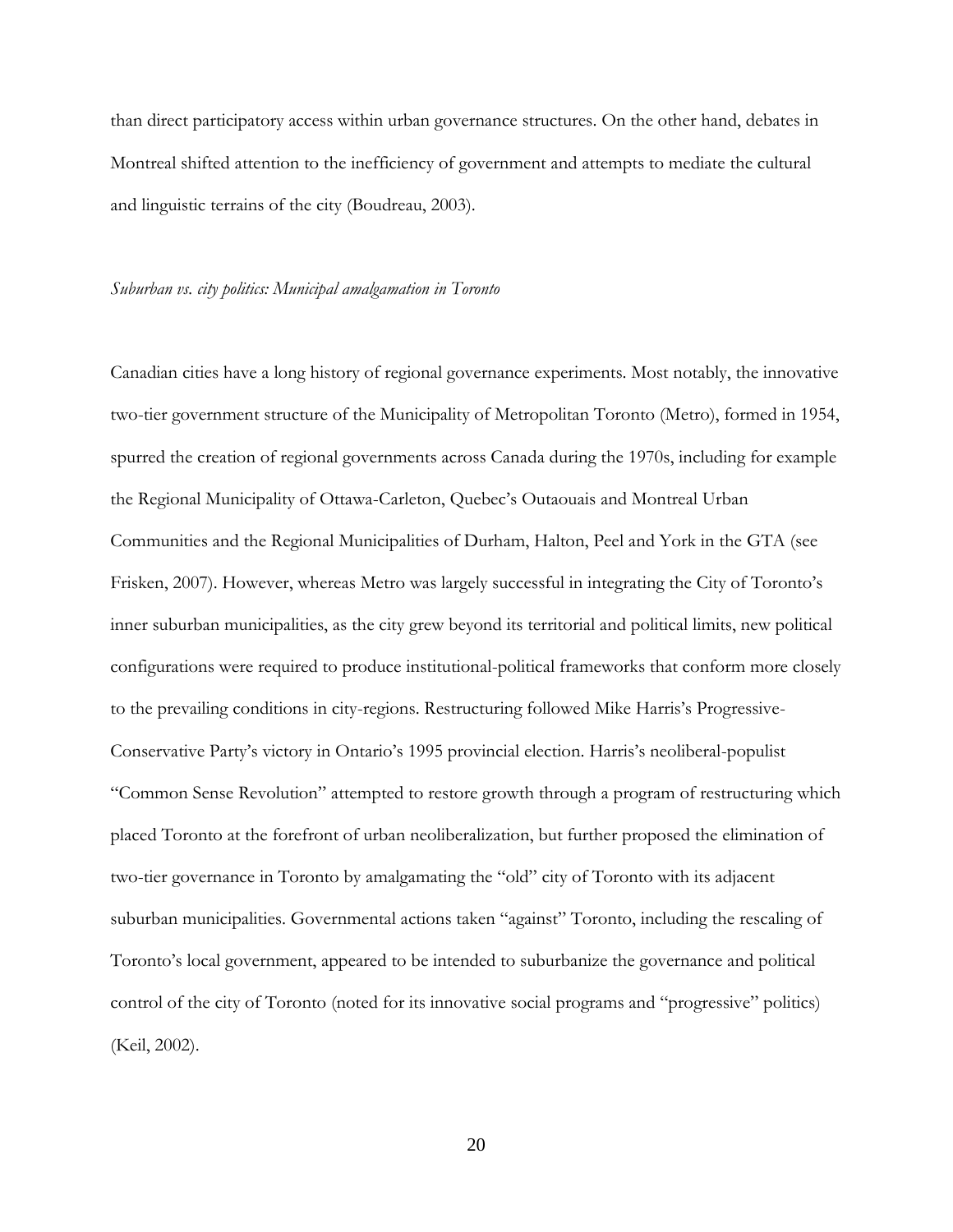In fact, city and suburban voters are diverging in terms of political attitudes and party preferences. Analysis of 1965, 1984 and 2000 Canadian federal election results has shown that innercities have become more likely to vote for left-wing parties, while suburban areas increasingly support right-wing parties and exhibit attitudes consistent with a right-wing politics (Walks, 2005, 2006). Supporters of leftist politics who often self-select into the inner-city areas consciously seek to construct those areas as an "oppositional space"; a more environmentally and socially just place to live in, while more suburban residents with right-political views and voting preferences tended to voice an exclusionary discourse about immigrants and low-income housing being "out of place" in their suburban landscape (Walks 2006).

The inner suburbs practiced a form of "suburban citizenship" that was dominated by strong normative understandings of suburban life. Principally, that residents would use the private spaces of the home or subdivision for recreation and leisure activities, except where specific activities required dedicated facilities for which user-fees would apply. Targeted programs were developed to provide "residual" access to less fortunate lower-income residents, which suggests that governance strategies, now identified as neoliberal, may in fact have their roots in long established practices of suburban governance (Cowen, 2005).

#### *Towards a new suburban politics*

The suburbs re-emerged as a strategic battleground during Canada's 2011 federal election. Reminiscent, at first, of 1990s campaigns, when white middle class voters in conservative ridings north of Toronto formed the power base of a neoliberal Tory government under Mike Harris, the suburban voters that were wooed in 2011 were new immigrants, visible minorities and the elderly. Contentiously termed "ethnic voters" were audiences for stump speeches in suburbs like Surrey,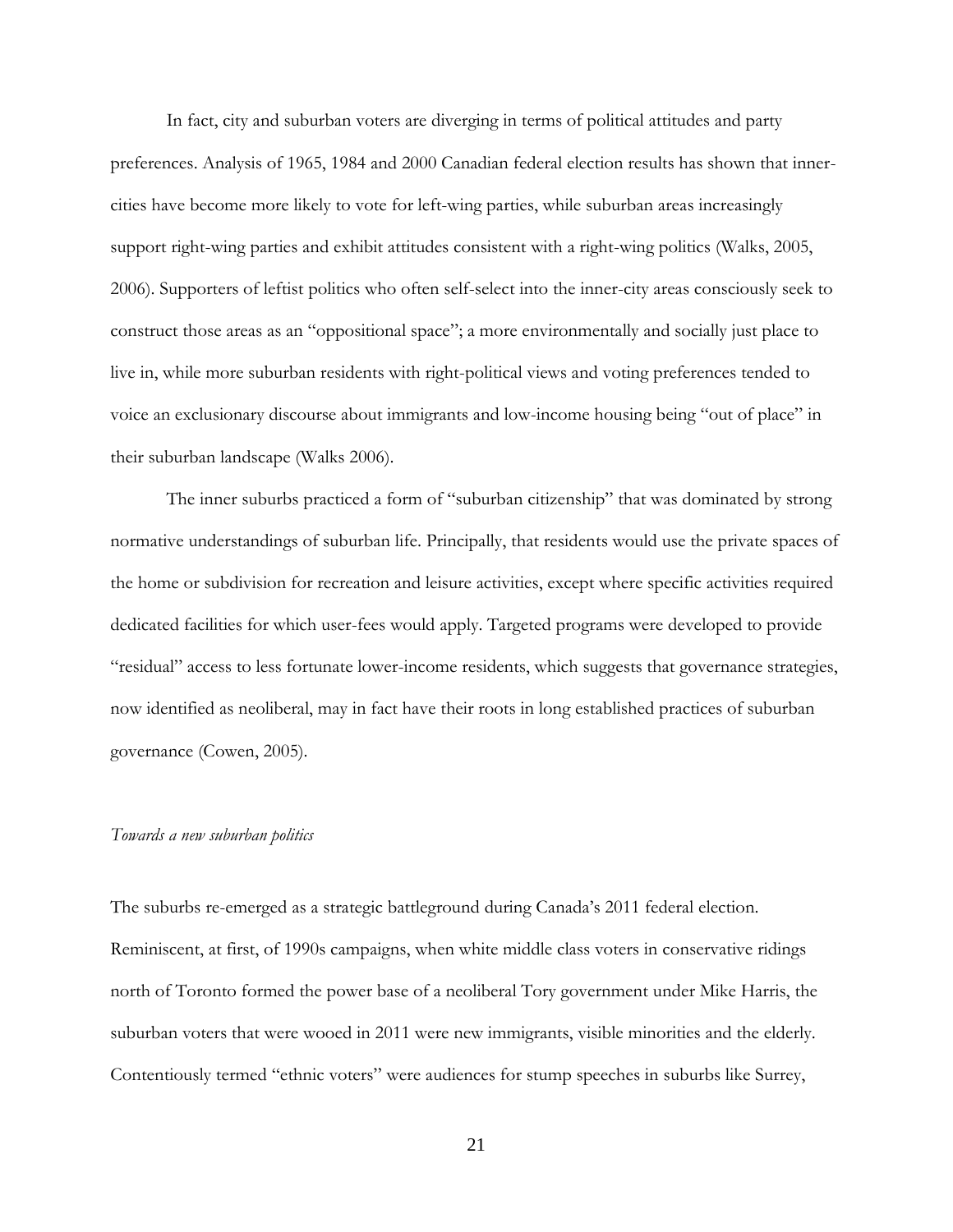British Columbia and Brampton or Markham, Ontario where politicians visited folkloristic and religious events. Issues such as social conservatism, immigration and settlement and pension concerns took central stage as it was assumed that they would resonate with the local, diverse electorate (Friesen, 2011). Some progressive candidates also made inroads into the electoral base of the ethnoburbs as a younger generation of visible minority New Democrat politicians were elected in provincial and federal politics in Ontario (CBC News, 2011).

But official elections are not the only arena of new suburban politics in Canada. A new generation of activists has begun to change the style and substance of suburban political discourse. Ethnically diverse and multigenerational organizations like the citizens environmental coalition "Sustainable Vaughan" have added to and challenged the traditional development driven political agenda in the suburbs (Citizens Environmental Coalition, 2012). A lively debate has started in the suburbs on the character of their culture and politics in which young, often second generation immigrants are putting traditional notions of inner and out cities to the test (Alang, 2011). The opening up of new understandings of ethno-racial relationships and the politics that accompany them are now on the agenda in Canadian suburbs. Long gone are the times where politics could safely be located along socio-demographic lines as was often assumed in the past. We will consequently need to pay attention to the "strategies of surveillance, dispersal, and consumption" that contextualize much of politics and governance in the post-suburban landscape of today (Quinby, 2011: 139). In contrast to the perception of the suburbs as a space ruled by rational choice, personal freedom, economic autonomy and land ownership, politics in the urban periphery now deals with corporate power, lack of collective consumption services, the presence of a strong local state (social programs and police presence in marginalized communities) and poverty. In this reorientation, suburban politics may be less defined against the traditional imaginaries of the inner city and the landscape of power that those built. Suburban politics may now establish itself,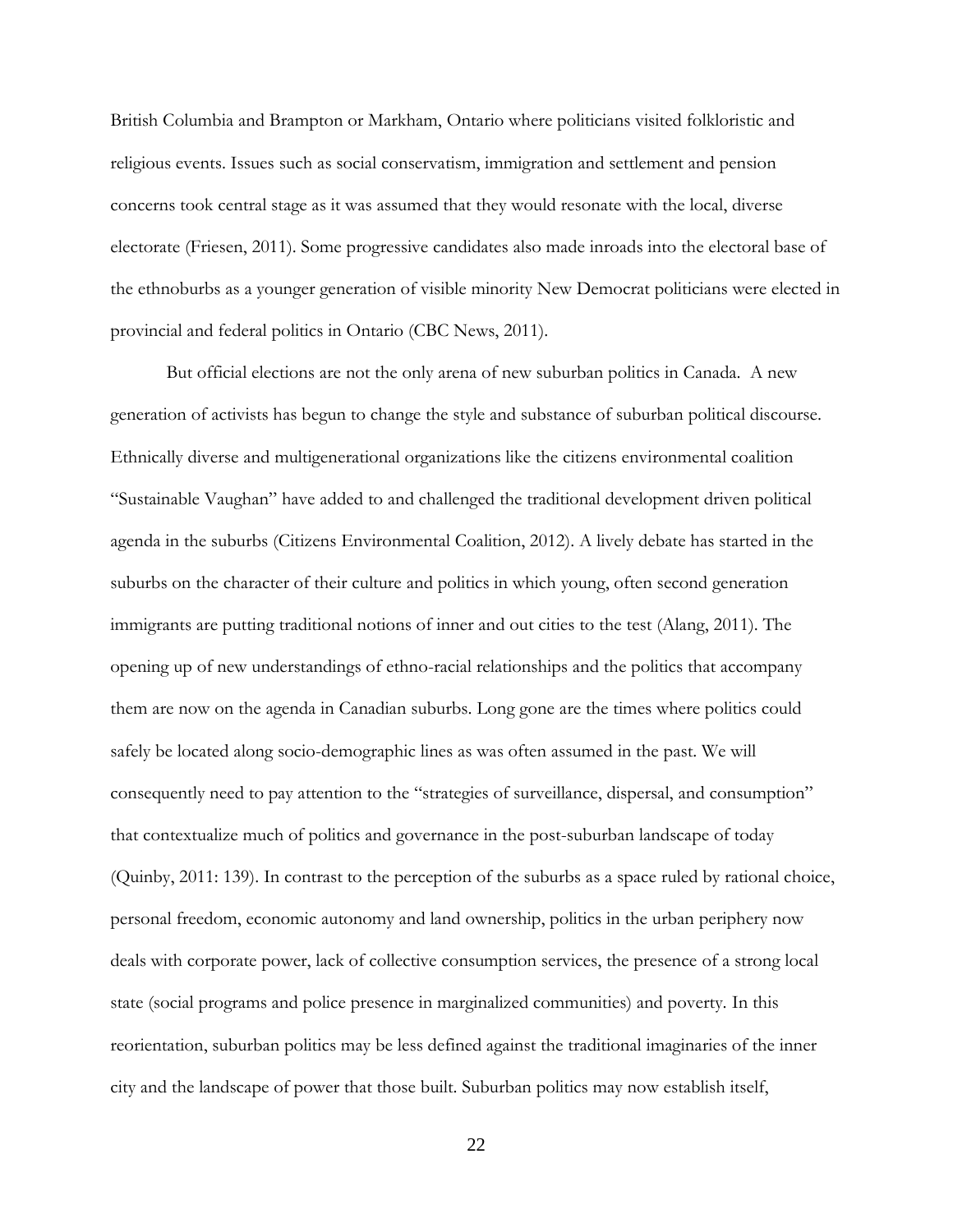municipality by municipality, community by community, in its own right, as a self-confident part of the postsuburban region.

If a closer examination of contemporary Canadian suburban political space indicates a disconnect between the predominant imaginaries and realities of the metropolis, this will have distinct ramifications for both political practices engendered in negotiating diverse suburban spaces, and in integrating the political-economic realities between the urban core and its surrounding periphery within particular geographical contexts. The wake of the resistance to Metro Toronto's amalgamation and the social cleavages revealed that a more suburb-sensitive exploration of metropolitan political spaces in Canada would be productive. Collective action in "the city" has received detailed coverage in recent years, particularly with regard to the gentrification of inner-city neighbourhoods (Blomley, 2004) or the restructuring/rescaling of urban politics (Boudreau, 2005). The self-conscious use of inner-city neighbourhood space as a marker of life-style and political distinctions (specifically as non-suburban or mass society oriented), begs the question: are the suburbs as conservative and reactionary as such inner-city perspectives indicate? More importantly, how prevalent is collective action in the suburbs that isn't related to property-oriented concerns such as zoning/landuse or taxation policies or actions? Finally, given the social diversity of many suburban areas, what new sociopolitical movements might be present (or emerging) within the changing dynamic?

## **Conclusion**

The Canadian suburb has arrived in the global city. Suburbanization processes today cannot be understood, as they used to be, as outcomes mostly of national policy and Fordist-Keynesian economics. Suburban constellations are now in the crosshairs of international migration, flows of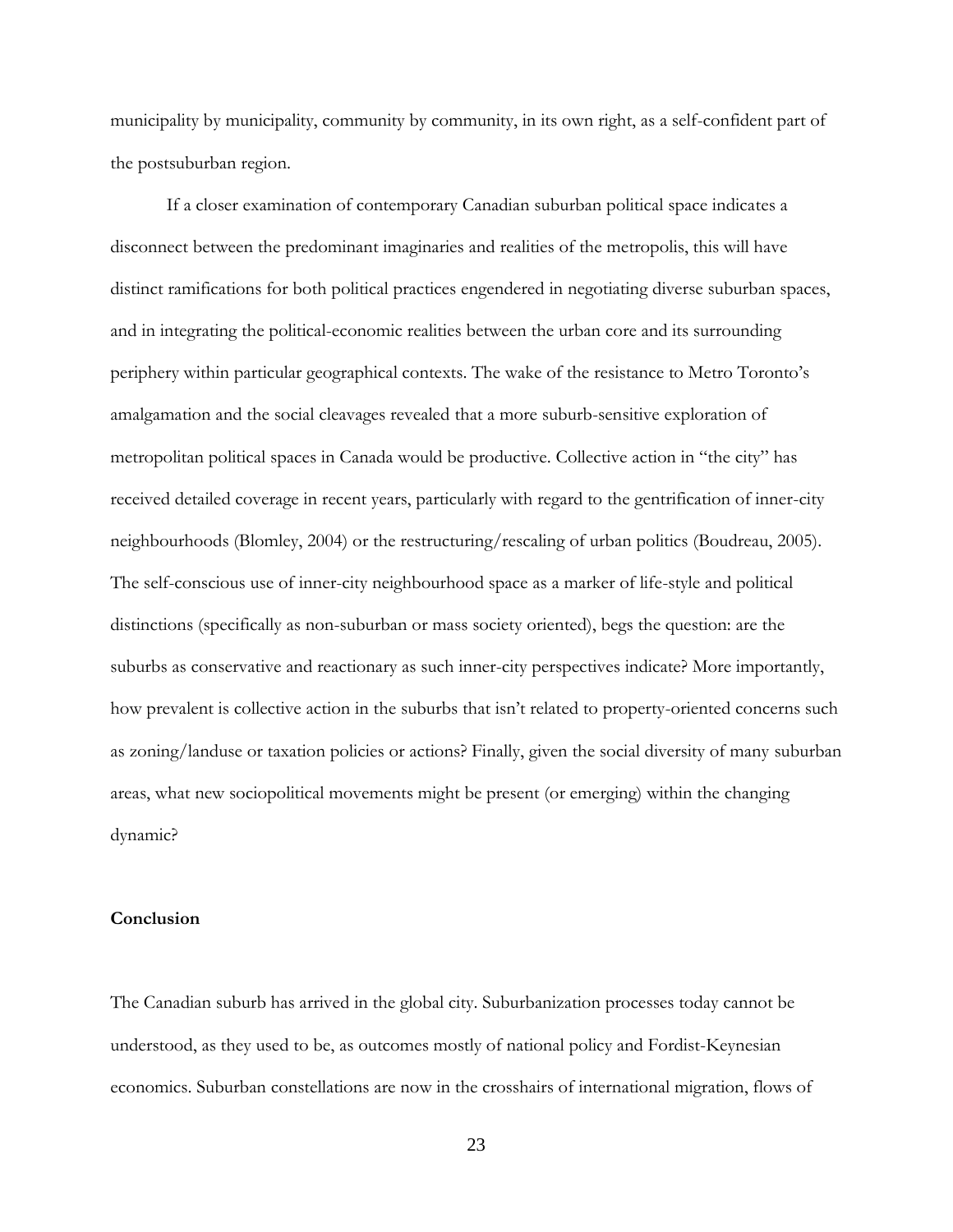global capital and labour, locational decisions by transnational corporations, diasporic networks of businesses and communities, and cultural diversities. Equally, suburbanisms as diverse ways of life are beginning to reshape the urban periphery in Canada. While the *Atlas of Suburbanisms* continues to show a sustained prevalence of the automobile oriented suburban form in the outer reaches of small and large urban regions in Canada (Moos and Kramer, 2012), the container-space of cul-de-sacs and shopping malls is filled with new social and cultural practices and even politics in the ever changing geographies of the "arrival city" (Saunders, 2010). As the conclusion to a new collection of essays on global suburbanization suggests, "to arrive in the global suburb is no longer an original experience. It is not terra incognita, empty unmarked space. The moving trucks taking the huddled masses to the air and light of the periphery have long disappeared. Arriving in the suburb is getting home to the metropolitan future that is most likely ours for some time to come" (Keil, 2013: 201). Canadian suburbs have ceased to be a derivative of the North American suburban phenomenon. They are also not mere extensions of European-influenced metropolitan landscapes of tower neighbourhoods and bungalow estates. Under the influence of changing immigration patterns and economic globalization, and under the severe stresses of neoliberal urbanization, the Canadian periphery has entered a phase of suburbanization that is both universal in its appearance and unique in its outcomes and unprecedented in its myriad suburban ways of life. Therein lies the particular character of Canadian suburbanization and suburbanisms today.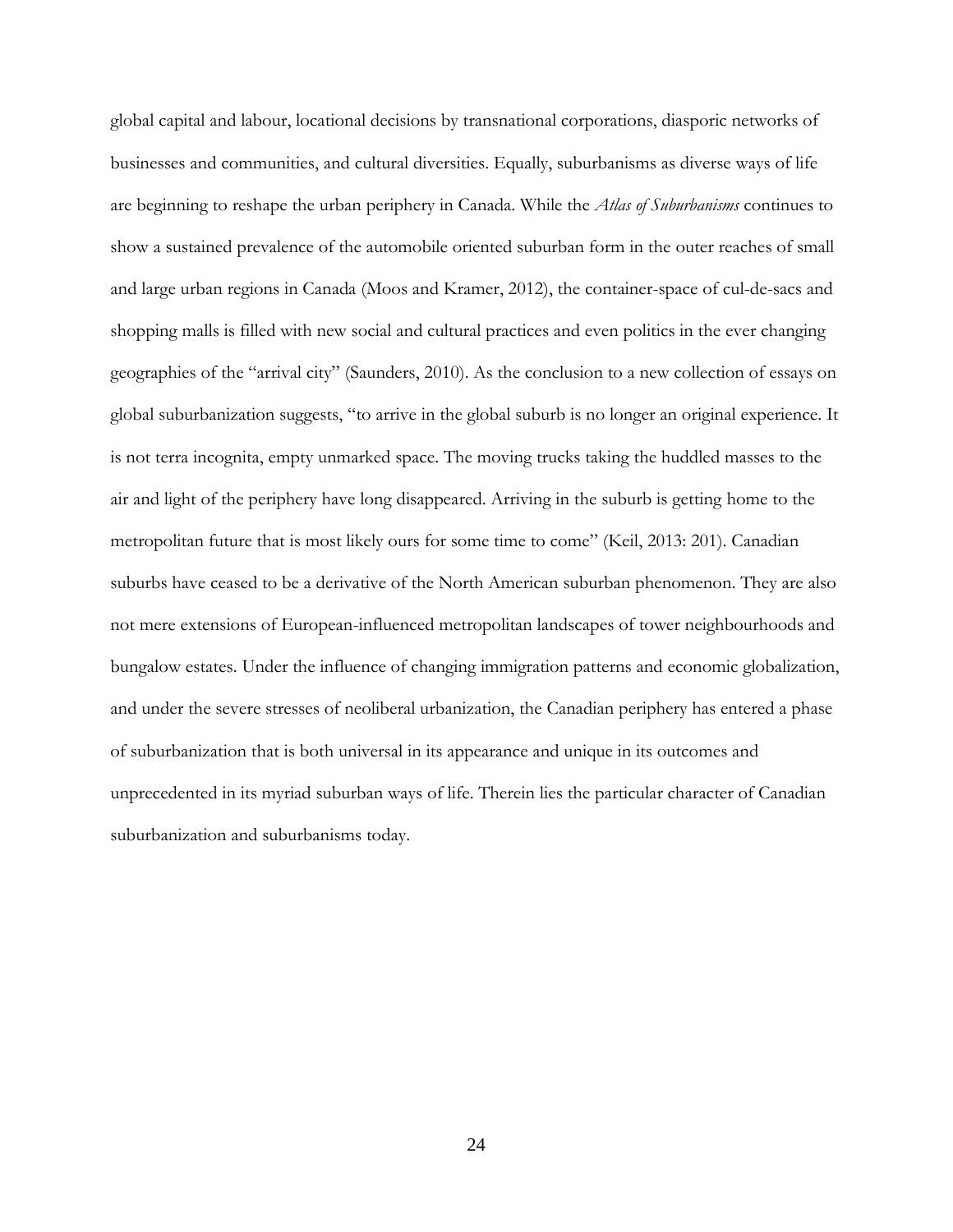## **Works Cited**

- Addie, J.-P. D., and Fiedler, R. S., 2013, On the (cutting) edge of the global city, *Satellite Magazine* vol. 3, pp. 34-43
- Alang, N. (2011). Why white scenesters hate the 'burbs'. *Toronto Standard*. Retrieved from http://www.torontostandard.com/the-sprawl/why-white-scenesters-hate-the- %E2%80%98burbs
- Andrew, C., & Doloreux, D. (2012). Economic development, social inclusion and urban governance: The case of the city-region of Ottawa in Canada. *International Journal of Urban and Regional Research, 36*(6), 1288-1305.
- Archer, J. (2011). Everyday suburbia: Lives and practices. *Public, 43*(1), 10.
- Atkinson, A. (2007). Cities after oil: Sustainable development and energy futures. *City, 11*(2), 201- 213.
- Aulakh, R. (2011, May 29). 'Colony of wives' thrives in Mississauga, *Toronto Star,* p. A8. Retrieved from http://www.thestar.com/news/gta/article/998962---colony-of-wives-thrives-inmississauga
- Baluja, B. (2011, April 20). Poverty hides in the suburbs: Will 'priority neighbourhoods' help?, *The Globe and Mail,* p. A11.
- Black, S. (2011, June 8). Life in 'Third City': Nasty brutish and short, *Toronto Star,* p. A27.
- Blomley, N. (2004). *Unsettling the city: Urban land and the politics of property*. New York, NY: Routeledge.
- Boudreau, J.-A. 2003. Questioning the use of 'local democracy' as a discursive strategy for political mobilization in Los Angeles, Montreal and Toronto. *International Journal of Urban and Regional Research,* 27**,** 793-810.
- Boudreau, J.-A. (2005). Toronto's reformist regime, municipal amalgamation and participatory democracy. In P. Booth & B. Jouve (Eds.), *Metropolitan democracies: Transformations of the state and urban policy in Canada, France and Great Britain* (pp. 99-117). Burlington, VT: Ashgate.
- Bourne, L. S. (1996). Reinventing the suburbs: Old myths and new realities. *Progress in Planning,* 46**,** 163-184.
- Bunting, T., Walks, R. A., & Filion, P. (2004). The uneven geography of housing affordability stress in Canadian Metropolitan Areas. *Housing Studies, 19*(3), 361-394.
- CBC News. (2011). Canada's first Tamil MP looks forward to challenge. *CBC News: Toronto*. Retrieved from http://www.cbc.ca/news/canada/toronto/story/2011/05/03/sitsabaiesanndp-election.html
- Charney, I. (2005). Canadian human landscape examples two visions of suburbia: Mississauga City Centre and heartland business community. *Canadian Geographer, 49*(2), 214-220.
- Citizens Environmental Coalition. (2012). Sustainable Vaughan. Retrieved from http://sustainablevaughan.com/
- City of Vaughan. (2011). Vaughan vision 2020: The City of Vaughan strategic plan. Vaughan, ON: City of Vaughan.
- Cowen, D. 2005. Suburban citizenship? The rise of targeting and the eclipse of social rights in Toronto. *Social & Cultural Geography,* 6**,** 335-356.
- Cowen, D., & Parlette, V. (2011). Toronto's inner suburbs: Investing in social infrastructure in Scarborough. Toronto, ON: Cities Centre, University of Toronto.
- Donaldson, S. (1969). *The suburban myth*. New York: Columbia University Press
- Dowling, R. 1998. Neotraditionalism in the suburban landscape: Cultural geographies of exclusion in Vancouver, Canada. *Urban Geography,* 19**,** 105-122.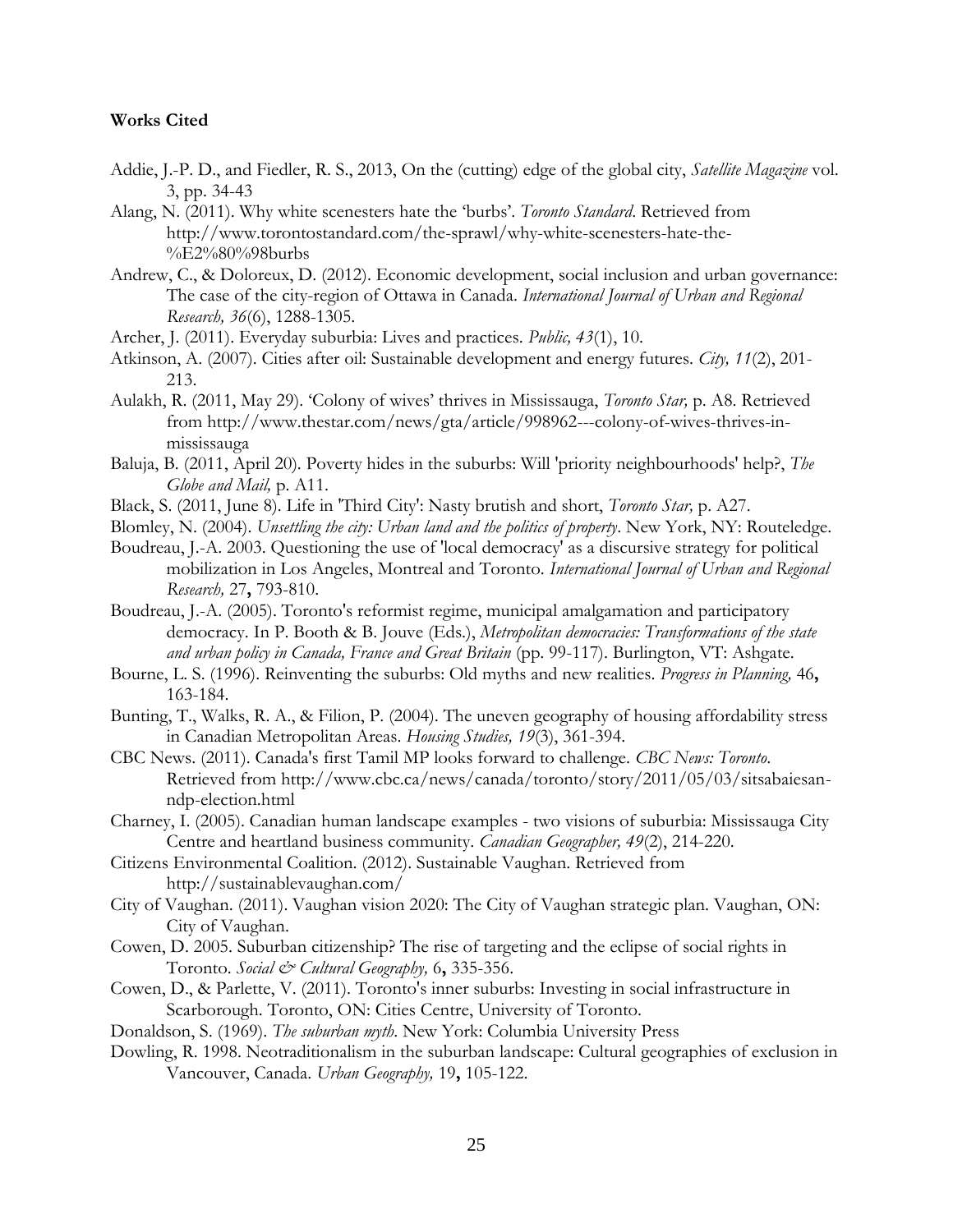- Ekers, M., Hamel, P., & Keil, R. (2012). Governing suburbia: Modalities and mechanisms of suburban governance. *Regional Studies, 46*(3), 405-422.
- Fiedler, R. S., Schuurman, N., & Hyndman, J. (2006). Hidden homelessness: An indicator-based approach for examining the geographies of recent immigrants at-risk of homelessness in Greater Vancouver. *Cities, 23*(3), 205-216.
- Filion, P., & Gad, G. (2006). Urban and suburban downtowns: Trajectories of growth and decline. In T. Bunting & P. Filion (Eds.), *Canadian cities in transition: Local through global perspectives* (3rd ed., pp. 171-191). New York: Oxford University Press.
- Filion, P., McSpurren, K., & Appleby, B. (2006). Wasted density? The impact of Toronto's residential-density-distribution policies on public transit use and walking. *Environment & Planning A, 38*, 1367-1392.
- Filion, P., McSpurren, K., & Huether, N. (2000). Synergy and movement within suburban mixed use centers: The Toronto experience. *Journal of Urban Affairs, 22*(4), 419-438.
- Fishman, R. (1987). *Bourgeois utopias: The rise and fall of suburbia*. New York: Basic Books.
- Fong, E., Luk, C., & Ooka, E. (2005). Spatial distribution of suburban ethnic businesses. *Social Science Research, 34*(1), 215-235.
- Friesen, J. (2011, April 15). Brampton-Springdale: A suburban boom city grows, a political battlefield emerges. *The Globe and Mail,* p. A1. Retrieved from http://m.theglobeandmail.com/news/politics/in-brampton-a-suburban-boom-city-growson-fertile-electoral-ground/article1986393/?service=mobile
- Frisken, F. (2007). *The public metropolis: The political dynamics of urban expansion in the Toronto region, 1924- 2003*. Toronto: Canadian Scholars Press Inc.
- Garreau, J. (1991). *Edge city: Life on the new frontier*. New York: Doubleday.
- Hackworth, J., & Stein, K. (2012). The collision of faith and economic development in Toronto's inner suburban industrial districts. *Urban Affairs Review, 48*(1), 37-63.
- Harris, R. (1996). *Unplanned suburbs: Toronto's American tragedy, 1900 to 1950*. Baltimore: John Hopkins University Press.
- Harris, R. (2004). *Creeping conformity: How Canada became suburban, 1900-1960*. Toronto: University of Toronto Press.
- Harris, R. (2010). Meaningful types in a world of suburbs. In M. Clapson & R. Hutchinson (Eds.), *Suburbanization in global society* (pp. 15-48). Bingley: Emerald Group Publishing.
- Harris, R., & Lewis, R. (1998a). How the past matters: North American cities in the twentieth century. *Journal of Urban Affairs, 20*, 159-174.
- Harris, R., & Lewis, R. (1998b). Constructing a fault(y) zone: Misrepresentations of American cities and suburbs, 1900-1950. *Annals of the Association of American Geographers, 88*(4), 622-639.
- Harris, R. & R. Lewis. 2001. The geography of North American cities and suburbs, 1900-1950: A new synthesis. *Journal of Urban History,* 27**,** 262-292.
- Harrison, J. (2010). Networks of connectivity, territorial fragmentation, uneven development: The new politics of city-regionalism. *Political Geography, 29*(1), 17-27.
- Hiebert, D. (2000). Immigration and the changing Canadian city. *Canadian Geographer, 44*(1), 25-43.
- Hulchanski, D. (2010). The three cities within Toronto: Income polarization among Toronto's neighborhoods, 1970-2005. Toronto, ON: University of Toronto Centre for Urban and Community Studies.
- Isin, E. F. 1998. Governing Toronto without government: Liberalism and neoliberalism. *Studies in Political Economy,* 56**,** 169-191.
- Keil, R. 2002. "Common Sense" neoliberalism: Progressive conservative urbanism in Toronto, Canada. *Antipode,* 34**,** 578-601.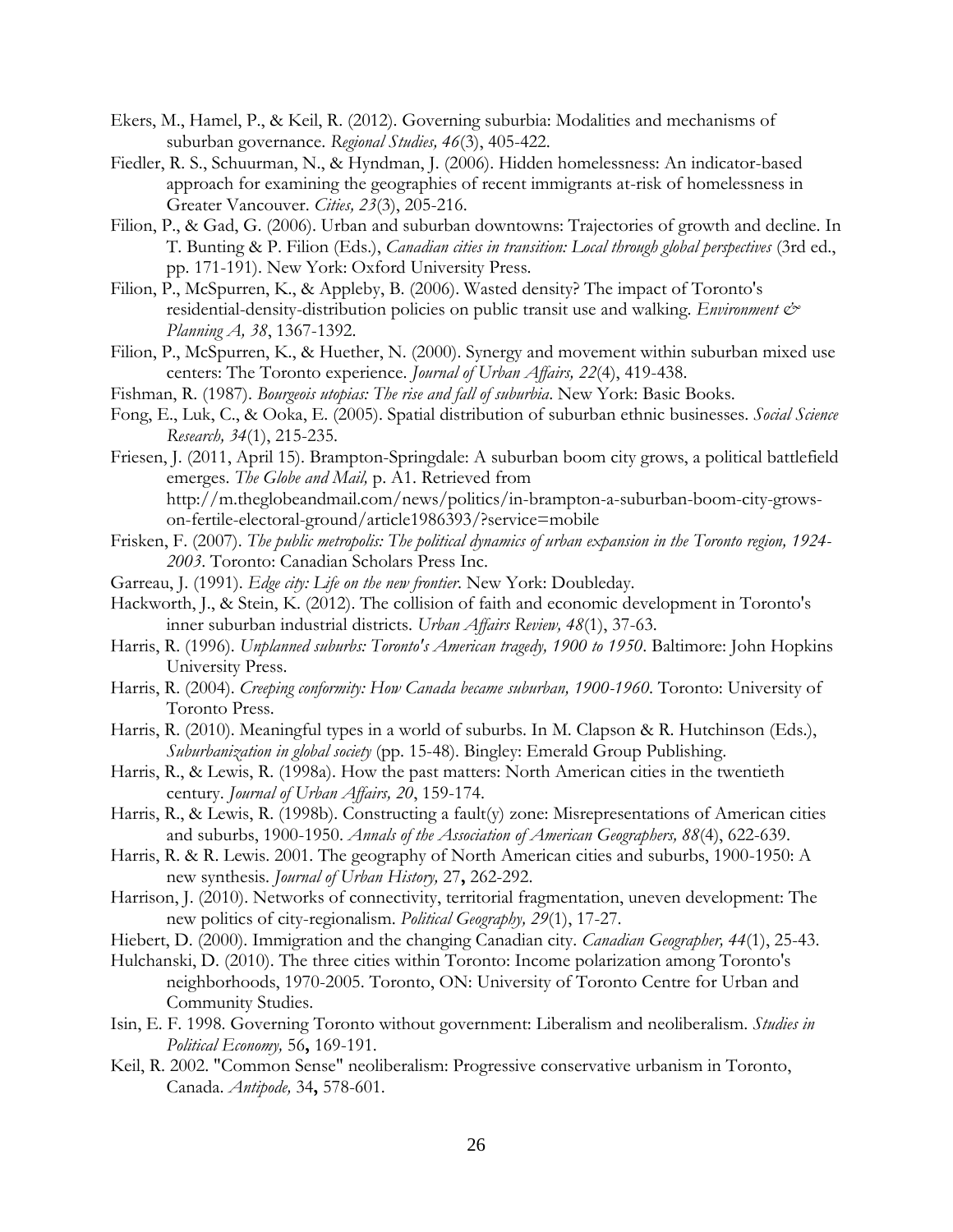- Keil, R. (2011). Global suburbanization: The challenge of researching cities in the 21st century. *Public, 43*(1), 54-61.
- Keil, R. (2013) Escape from the burbs? In: R. Keil (ed.) *Suburban Constellations: Governance, Land and Infrastructure in the 21<sup>st</sup> Century*. Berlin: Jovis Verlag, 200-1.
- Keil, R. & J.-P. D. Addie. in review. 'It's not going to be suburban, it's going to be all urban': Assembling post-suburbia in the Toronto and Chicago regions. *International Journal of Urban and Regional Research*.
- Keil, R., P. Hamel**,** E. Chou & K. Williams, forthcoming. Modalities of Suburban Governance in Canada, in P.Hamel & R. Keil (eds.) *Suburban Governance: A Global View*. Toronto: University of Toronto Press.
- Kern, L. (2005). In place at home in the city: Connecting privilege, safety and belonging for women in Toronto. *Gender Place and Culture, 12*(3), 357-377.
- Kolb, D. (2008). *Sprawling places*. Athens, GA: University of Georgia Press.
- Kruse, K. M., & Sugrue, T. J. (2006). *The new suburban history*: University Of Chicago Press.
- Lewis, R. (2000). *Manufacturing Montreal: The Making of an Industrial Landscape 1850 to 1930*. Baltimore & London: John Hopkins University Press.
- Lewis, R. (2001). A city transformed: Manufacturing districts and suburban growth in Montreal, 1850-1929. *Journal of Historical Geography, 27*(1), 20-35.
- Ley, D. (1999). Myths and meanings of immigration and the metropolis. *Canadian Geographer, 43*(1), 2-19.
- Li, W. (2009). *Ethnoburb: The new ethnic community in urban America*. Honolulu: University of Hawai'i Press.
- Lo, L. (2011). Immigrants and social services in the suburbs. In D. Young, P. Wood & R. Keil (Eds.), *In-between infrastructure: Urban connectivity in an age of vulnerability* (pp. 131-150). Keolowna, BC: Praxis (e)Press.
- Lucy, W. H. & D. L. Phillips. 1997. The postsuburban era comes to Richmond: City decline, suburban transition and exurban growth. *Landscape and Urban Planning,* 36**,** 259-275.
- Markovich, J., & Hendler, S. (2006). Beyond "soccer moms". *Journal of Planning Education and Research, 25*(4), 410-427.
- McCann, L. (1999). Suburbs of desire: The suburban landscape of Canadian cities, c.1900-1950. In R. Harris & P. J. Larkham (Eds.), *Changing suburbs: Suburban foundation, form and function* (pp. 111- 145). London: E & FN Spon.
- McCann, L. (2006). A regional perspective on Canadian suburbanization: Reflections on Richard Harris's 'Creeping conformity'. *Urban History Review, 35*(1), 32-45.
- McManus, R., & Etherington, P. J. (2007). Suburbs in transition: New approachesto suburban history. *Urban History, 34*, 317-337.
- Miron, J. R. (1988). *Housing in postwar Canada: Demographic change, household formation, and housing demand*. Kingston and Montreal: McGill-Queen's University Press.
- Moos, M. & Kramer, A. (2012). Atlas of Suburbanisms. http://env-blogs.uwaterloo.ca/atlas/
- Murdie, R. A., & Teixeira, C. (2003). Towards a comfortable neighbourhood and appropriate housing: Immigrant experiencess in Toronto. In P. Anisef & M. Lanphier (Eds.), *The world in a city* (pp. 132-191). Toronto, ON: University of Toronto Press.
- Nicolaides, B. M. (2002). *My blue heaven: Life and politics in the working-class suburbs of Los Angeles, 1920- 1965*. Chicago: University of Chicago Press.
- Nicolaides, B. M. (2006). How Hell moved from the city to the suburbs: Urban scholars and changing perceptions of authentic community. In K. M. Kruse & T. J. Sugrue (Eds.), *The new suburban history* (pp. 80-98). Chicago: University of Chicago Press.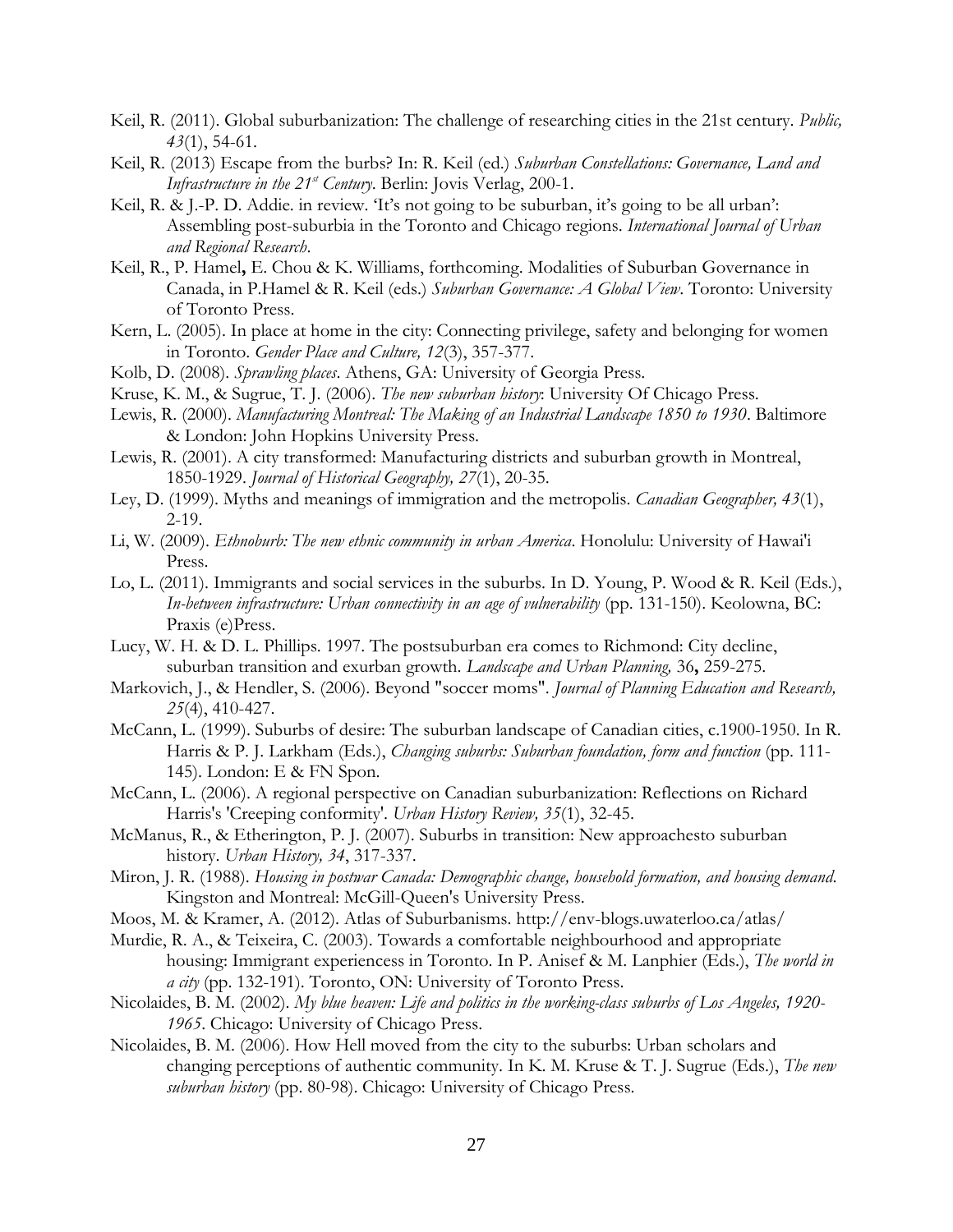Phelps, N. A., & Wood, A. (2011). The new post-suburban politics? *Urban Studies, 48*(12), 2591-2610.

- Phelps, N. A., Wood, A., & Valler, D. (2010). A post-suburban world? An outline of a research agenda. *Environment & Planning A, 42*, 366-383.
- Pratt, G. 2003. Valuing childcare: Troubles in suburbia. *Antipode,* 35**,** 581-602.
- Preston, V., & Lo, L. (2000). Asian theme malls in suburban Toronto: land use conflict in Richmond Hill. *Canadian Geographer, 44*(2), 182-190.
- Quinby, R. (2011). *Time and the suburbs: The politics of built environments and the future of dissent*. Winnipeg, AB: Arbeiter Ring Publishing.
- Ransford, B. (2003, April 19). Illegal secondary suites now a fact of life. *The Vancouver Sun*, p. H1.
- Ray, B., Halseth, G., & Johnson, B. (1997). The changing 'face' of the suburbs: Issues of ethnicity and residential change in suburban Vancouver. *International Journal of Urban and Regional Research, 21*(1), 75-99.
- Relph, E. (1976). *Place and placelessness*. London: Pion.
- Rose, D. (2010). Local state policy and 'new-build gentrification' in Montreal: The role of the 'population factor' in a fragmented governance context. *Population, Space and Place, 16*(5), 413- 428.
- Rose, D., & Villeneuve, P. (1998). Engendering class in the metropolitan city: Occupational pairings and income disparities among two-earner couples. *Urban geography, 19*(2), 123-159.
- Rowe, P. G. (1991). *Making a middle landscape*. Cambridge (MA): The MIT Press.
- Sancton, A. (2000). *Merger Mania: The assault on local government*. Montreal: McGill-Queen's University Press.
- Saunders, D. 2010. *Arrival city: How the largest migration in history is reshaping our world*. New York, NY: Vintage Books.
- Sieverts, T. (2003). *Cities without cities: An interpretation of the zwischenstadt*. London: Spon Press.
- Strong-Boag, V., Dyck, I., England, K., & Johnson, L. (1999). What women's spaces? Women in Australian, British, Canadian and US suburbs. In R. Harris & P. J. Larkham (Eds.), *Changing suburbs: Suburban foundation, form and function* (pp. 168-201). London: E & FN Spon.
- Tanasescu, A. (2009). Informal housing in the heart of the New West: An examination of state toleration of illegality in Calgary, *North American Dialogue*, 12(2), 1-11.
- Teaford, J. (1997). *Post-suburbia: Government and polities in edge cities*. Baltimore, MD: Johns Hopkins University Press.
- Teixeira, C. (2008). Residential experiences and the culture of suburbanization: A case study of Portugese homebuyers in Mississauga. *Housing Studies, 22*(4), 495-521.
- United Way Toronto. (2004). Poverty by postal code: The geography of neighbourhood poverty, 1981-2001. Toronto: United Way of Greater Toronto and Canadian Council on Social Development.
- Walks, R. A. (2001). The social ecology of the post-Fordist/global city? Economic restructuring and socio-spatial polarisation in the Toronto Urban Region. *Urban Studies, 38*(3), 407-447.
- Walks, R. A. (2005). The City-Suburban cleavage in Canadian federal politics. *Canadian Journal of Political Science, 38*(2), 383-414.
- Walks, R. A. (2006). The causes of city-suburban political polarization? A Canadian case study. *Annals of the Association of American Geographers, 96*(2), 390-414.
- Walks, R. A. (2009). The urban in fragile, uncertain, neoliberal times: Towards new geographies of social justice. *Canadian Geographer, 53*(3), 345-356.
- Walks, R. A. (2013). Suburbanism as a way of life, slight return. *Urban Studies, 50*(8), 1471-1488.
- Wang, S. G. (1999). Chinese commercial activity in the Toronto CMA: New development patterns and impacts. *Canadian Geographer, 43*(1), 19-35.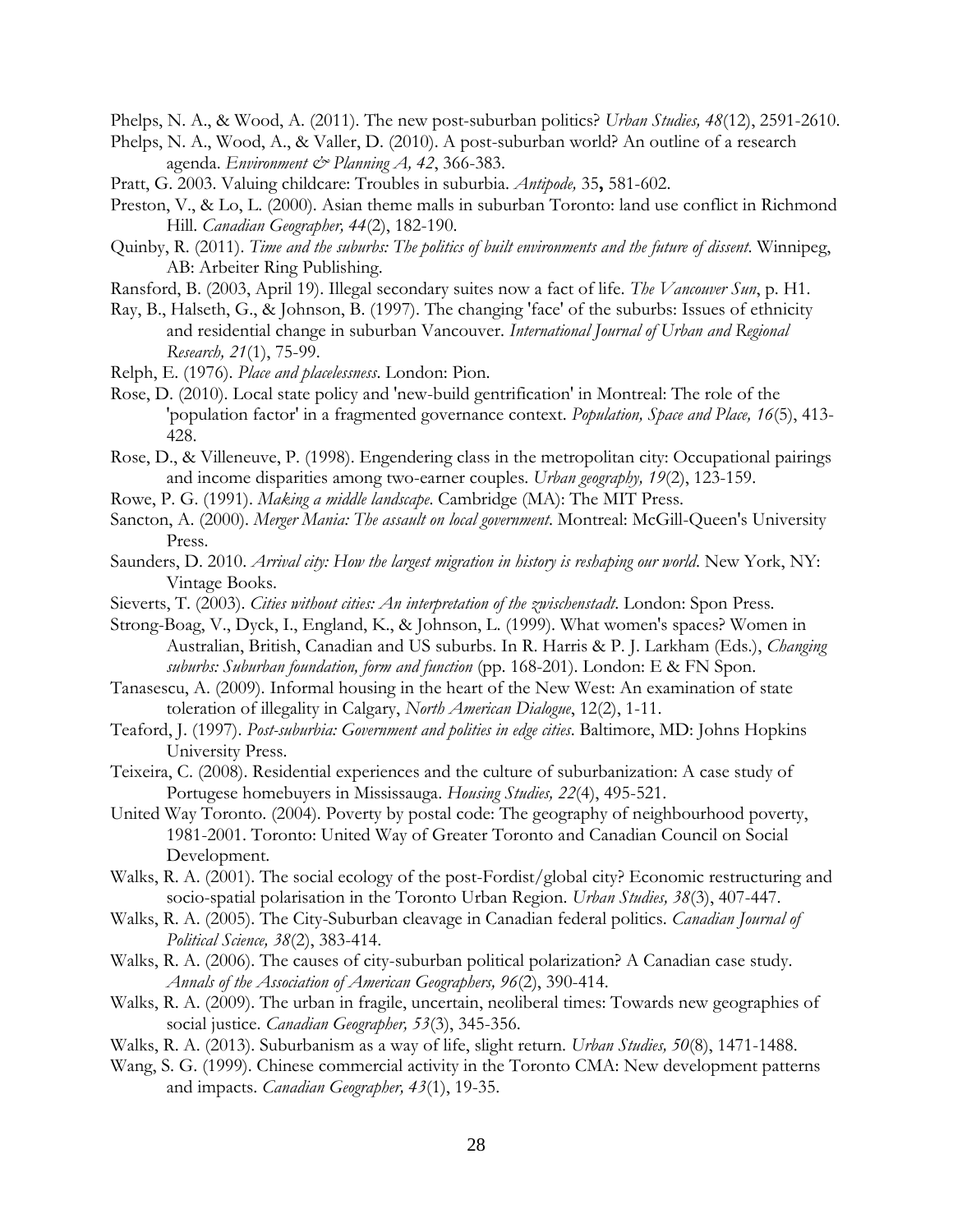- Warner, S. B. (1962). *Streetcar Suburbs: The Process of Growth in Boston, 1870-1900*. Cambridge, MA: Harvard University Press and The MIT Press.
- Wiese, A. (2004). *Places of their own: African American suburbanization in the twentieth century*. Chicago: University of Chicago Press.
- Wood, P. K., & Gilbert, L. (2005). Multiculturalism in Canada: Accidental discourse, alternative vision, urban practice. *International Journal of Urban and Regional Research, 29*(3), 679-691.
- Wunsch, J. L. (1995). The suburban cliche. *Journal of Social History, Spring*, 643-658.
- Young D., & Keil, R. (2014). Locating the urban in-between: Tracking the urban politics of infrastructure in Toronto. *International Journal of Urban and Regional Research,* 38(5), 1589-1608
- Young, D., Wood, P., & Keil, R. (Eds.). (2011). *In-between infrastructure: Urban connectivity in an age of vulnerability* Keolowna, BC: Praxis (e)Press.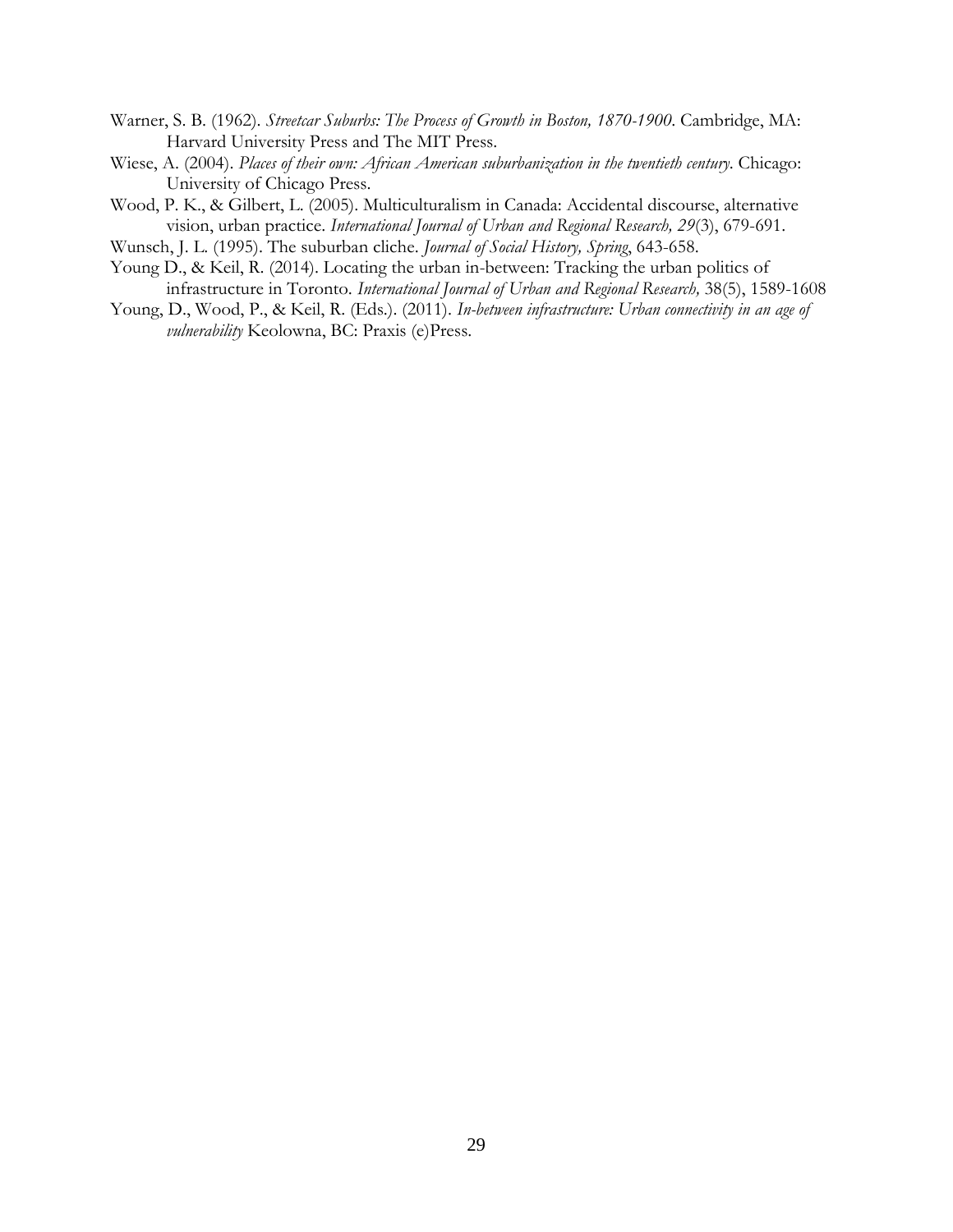# **Figures**

[Attached Table]

FIGURE 1: Canadian suburban development as defined by predominant transportation mode. Ascribing fixed definitional characteristics to suburban space is no simple task (see Harris, 2010). Indeed, through this chapter we suggest a central characteristic of both contemporary Canadian suburbanization and suburbanisms is change, complexity and dynamism. However, as a heuristic aid, typologies and categories of suburbs can usefully illuminate the extent to which Canada is now a suburban nation. One example in this regard has been provided by David Gordon who classifies Canadian metropolitan forms as constituted by (1) *Active cores*, neighborhoods where the majority of people walk or cycle to work; (2) *transit suburbs*, where the majority of commutes us mass transit; (3) *auto suburbs*, "classic" suburban neighborhoods defined by the logics of automobility; and (4) *exurbs*, low density rural areas where over half the population commute to the central core.

[Attached PDF Maps]

FIGURE 2: Built form and commute type in the Montreal and Calgary CMAs, reproduced from the *Atlas of Suburbanisms* (Moos and Kramer, 2012).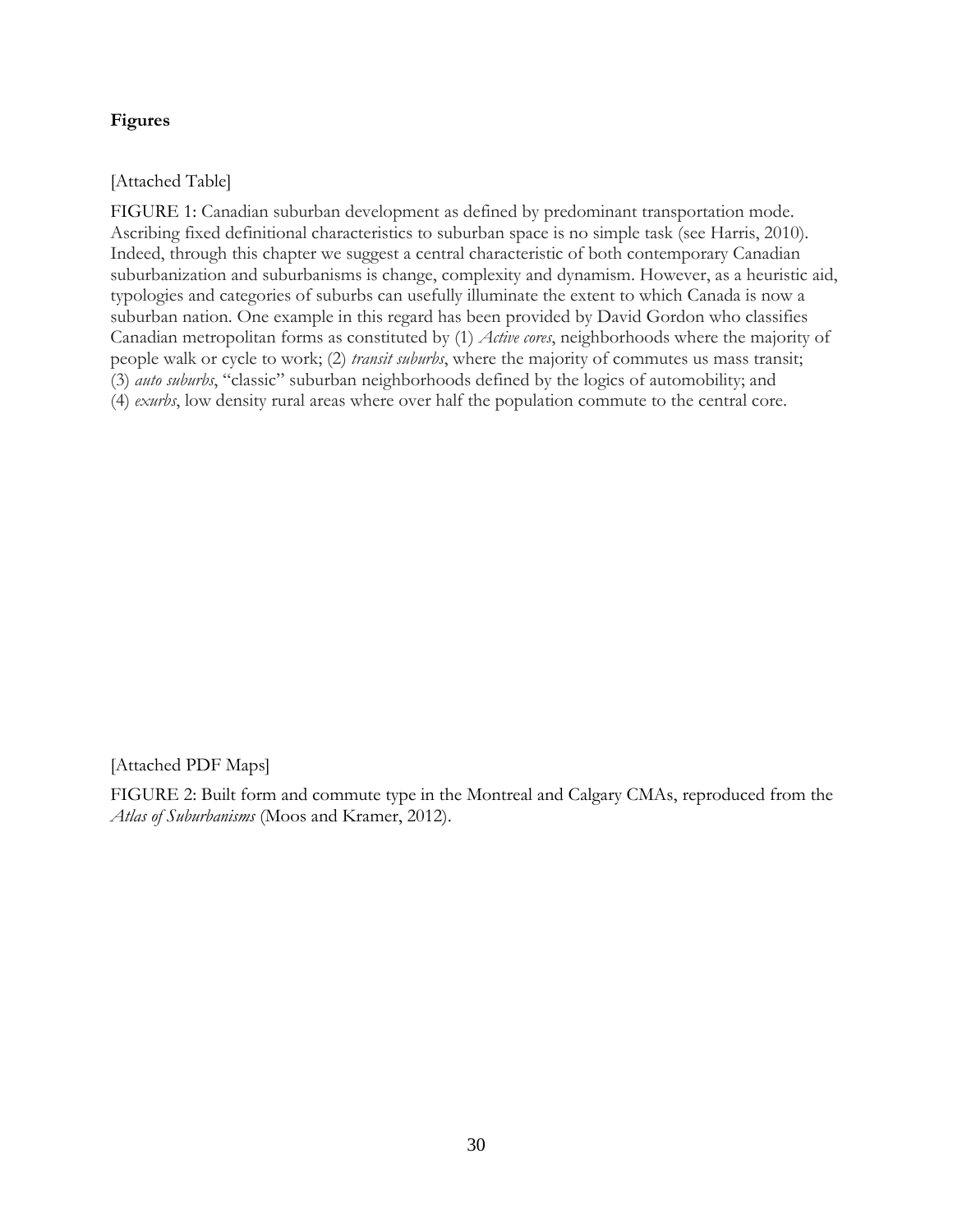

FIGURE 3: Evolving social diversity in postwar Canadian suburbs. The Canada Kanthaswamy Temple, Birchmount Road in the inner Toronto suburb of Scarborough (photo by Roger Keil).